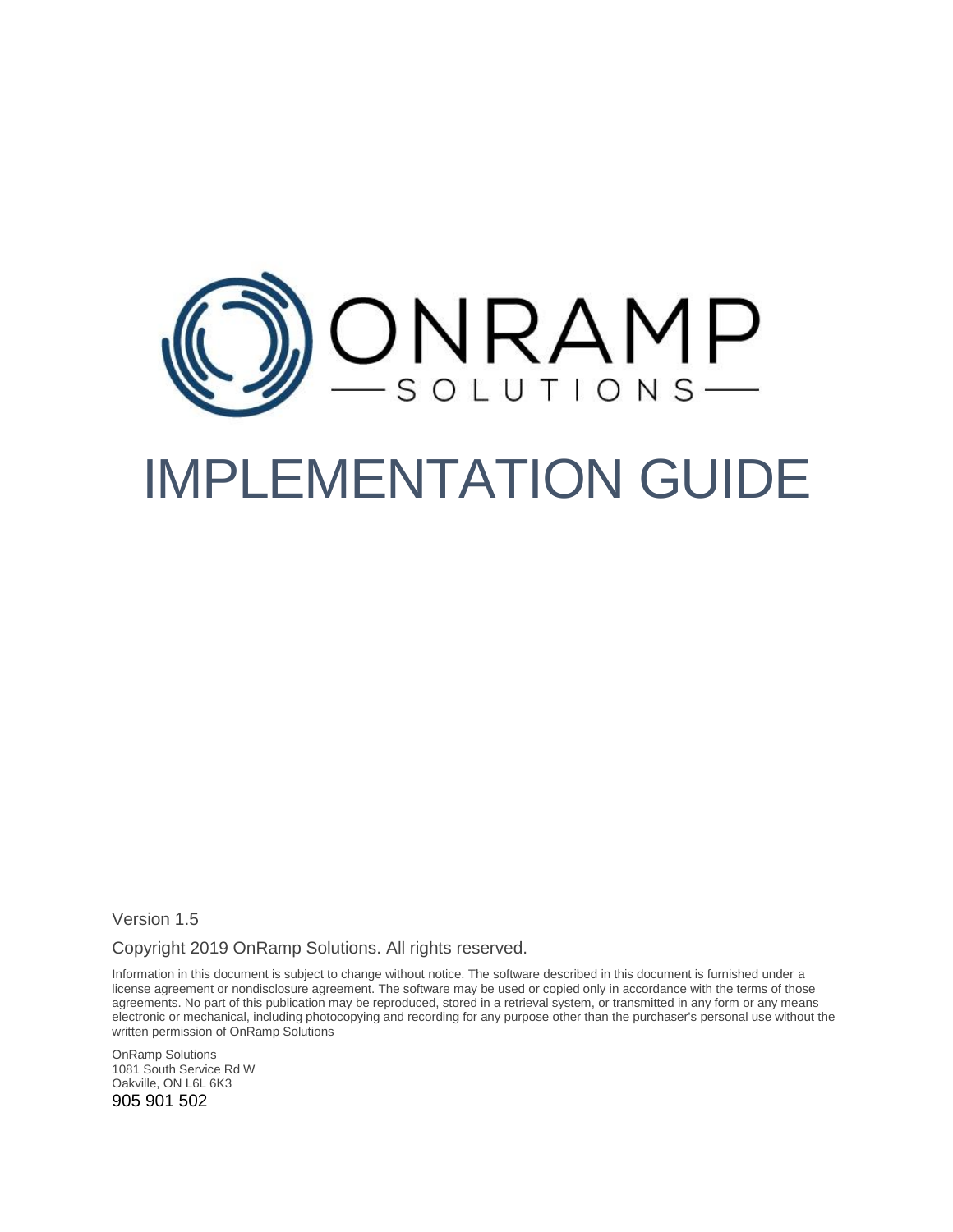

# **Table of Contents**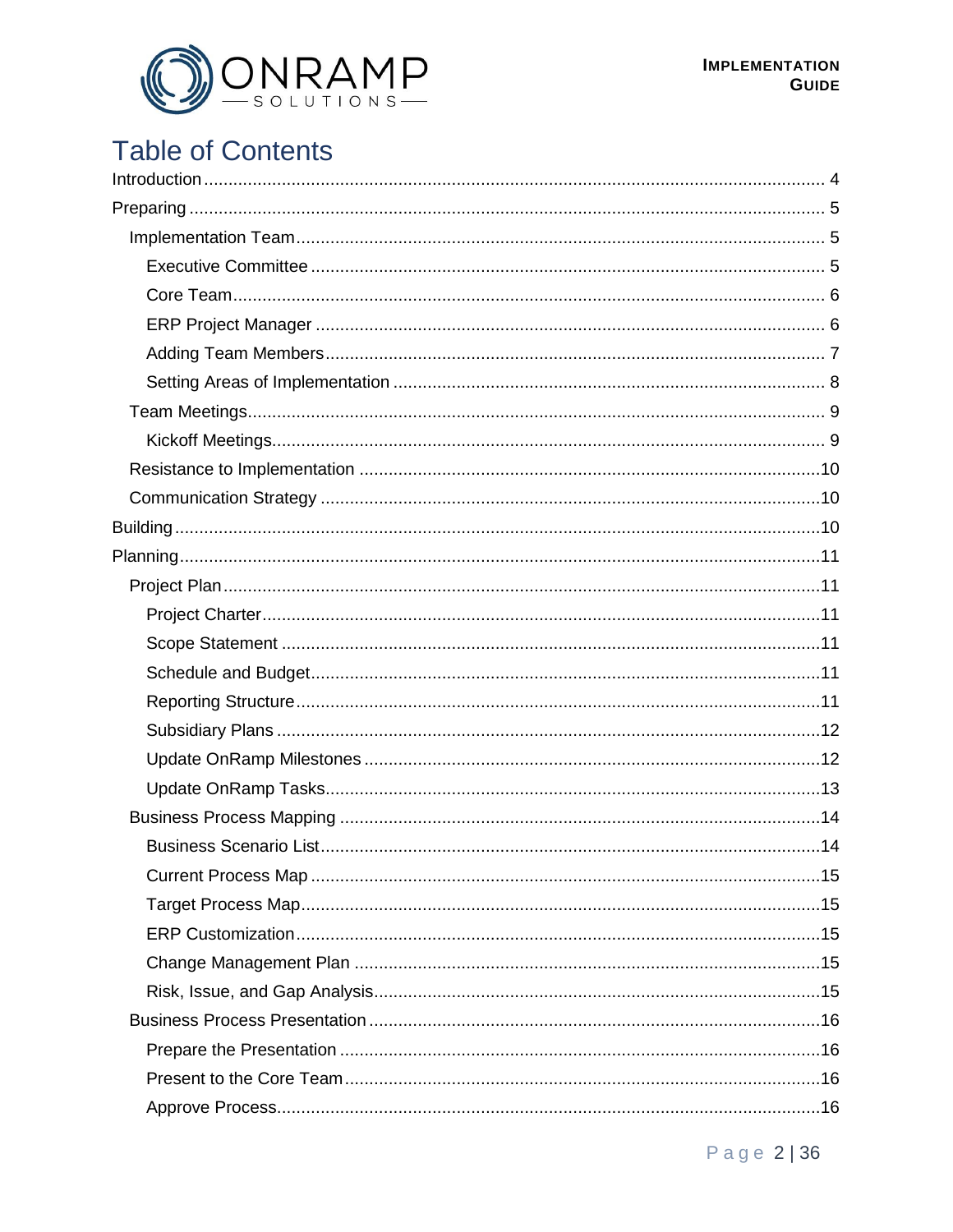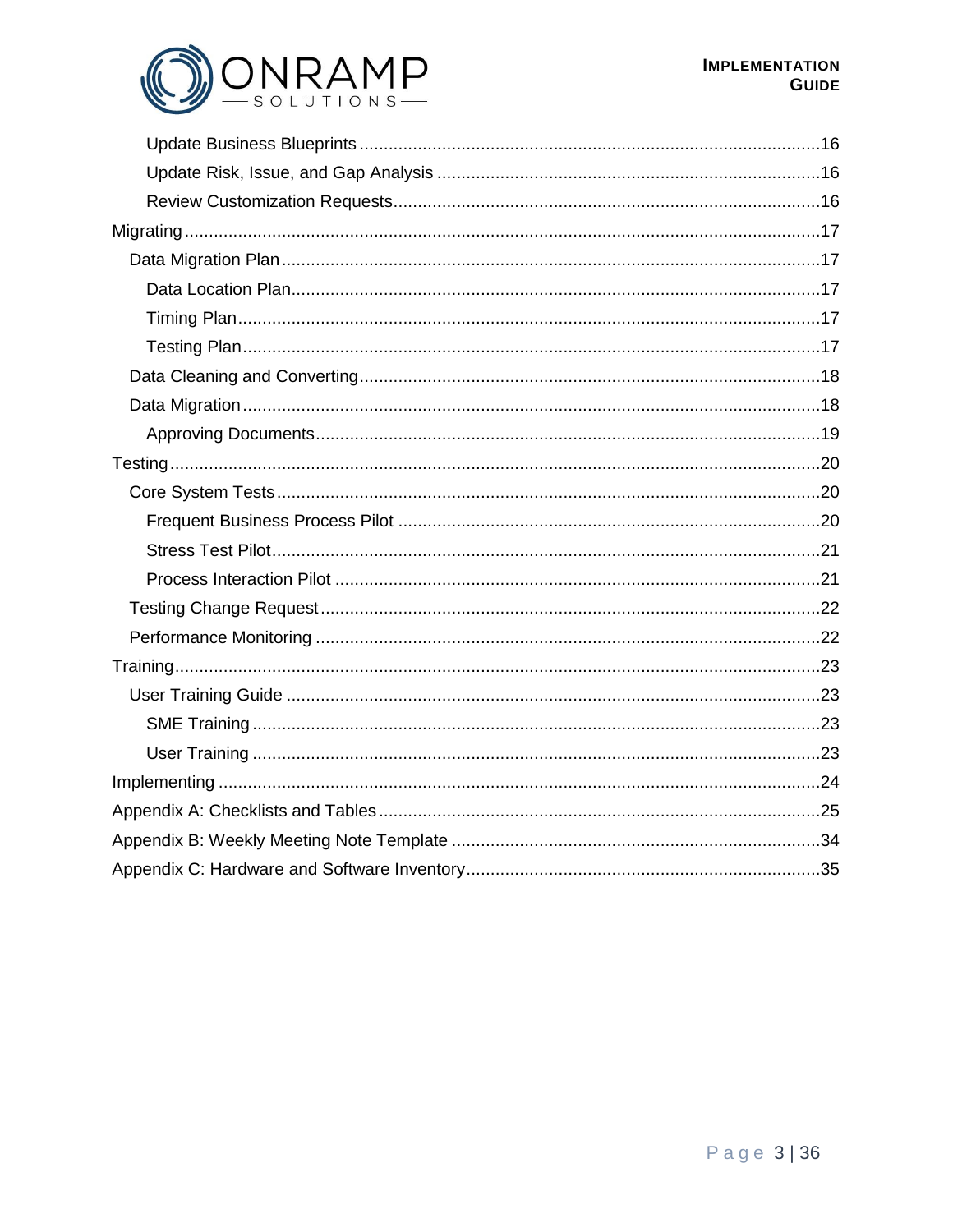

# <span id="page-3-0"></span>Introduction

### **Purpose**

A good ERP is successful if your staff embrace the changes to their processes and quickly adapt to the new tools as they were designed. To ensure that everyone is on board and happy, we have designed this implementation guide to help manage these changes.

# **Overview**

This guide comes with a list of best practices and checklists that will ensure that your transition to OnRamp Solutions ERP is as quick and successful as possible. To aid you in this, the guide includes:

- Change management checklist and forms
- User Engagement checklist and forms
- **Team member table**
- **Implementation task checklist**
- $\bullet$  Data migration best practices checklist
- **Testing best practices**
- **Training overview**
- Weekly meeting forms

# **Glossary**

- **ERP** Enterprise Resource Planning.
- **SME** Subject Matter Expert.
- **KPI** Key Performance Indicator.
- **Change Request**  A change request is a form you fill out to request a change to the ERP. The department SME should approve the change request and forward it to the OnRamp Solutions development team to be considered for a future release.
- **Test Environment**  A test environment is a system used to test your migrated data.
- **Test Production Environment**  A test production environment is a system that resembles your production system and is used to test functionality or for training.
- **Production Environment**  A production environment is the system you use daily.
- **User Acceptance Testing (UAT)**  User acceptance testing is the process of users:
	- 1. Signing on to the test environment.
	- 2. Running the tests from the test plan.
	- 3. Documenting the results.
- **User Volume Testing (UVT)**  User volume testing is a test with multiple users signed in to confirm that the system can handle the strain of your daily operations. This process is run with automated processes.
- **Milestone**  A milestone is a group of tasks that mark a specific point in the project lifecycle.
- **Task**  A line item of a milestone that needs to be complete for the project to move forward successfully.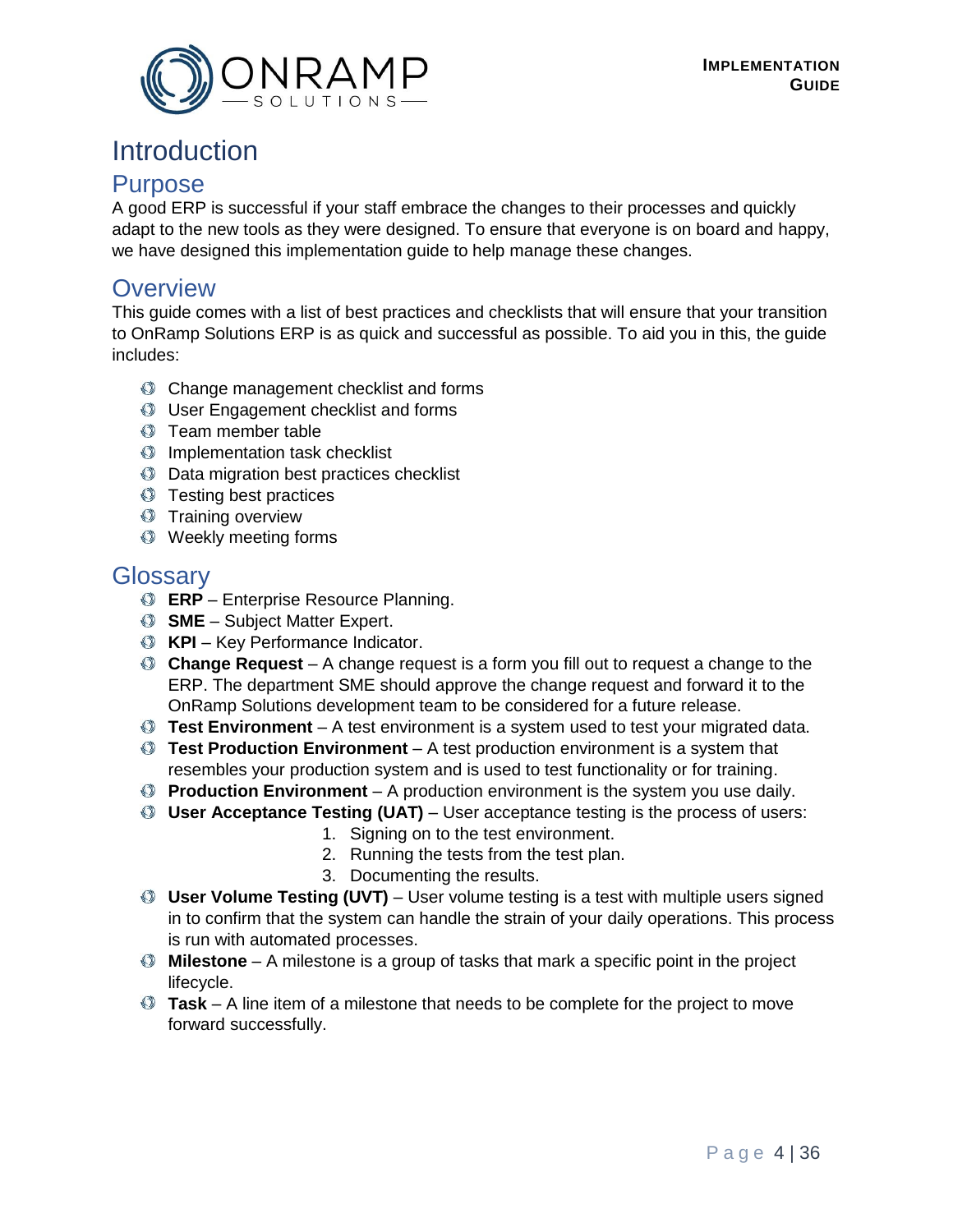

#### **IMPLEMENTATION GUIDE**

# <span id="page-4-0"></span>Preparing

A successful ERP implementation can be a challenge but, like everything, a good foundation can lead to great results. This chapter will help you start the implementation project right.

# <span id="page-4-1"></span>Implementation Team

The implementation team is responsible for signing off on functionality that will impact their respective departments and for training staff on updated processes.

Effective ERP implementation teams have the following characteristics:

- Key user group representation
- $\bullet$  Individuals with promise
- $\circled{a}$  Individuals that believe in the company
- Deep understanding of processes in place
- **Rapid decision-making**
- **Key knowledge transfer**

In addition, weekly meetings are recommended. Management should fully endorse these meetings and help the team open their schedule for the desired time slot.

The ERP project should contain the following teams:

- **Executive Committee** with executive level responsibilities.
- **Core Team** with managerial and functional implementation responsibilities.
- **End-Users** those that will be using the new system.

#### <span id="page-4-2"></span>Executive Committee

The executive committee is responsible for steering the implementation towards completion of the business case that lead to acquiring the OnRamp Solutions ERP. The committee:

- **C** Manages the impact to each department
- **C** Has final authority over the implementation

The committee should be comprised of key decision-makers from each department affected by the implementation, such as:

- $\bullet$  The CEO, or person with equivalent authority over project matters
- The CIO
- **C** Department stakeholders at the VP level
- **The ERP project manager**

*A team member table can be found in* **Appendix A** *or refer to your online checklist hub.*

*Business decisions drive an ERP purchase, so business decisions must also drive the technical implementation. The executive committee is responsible for making those business decisions.*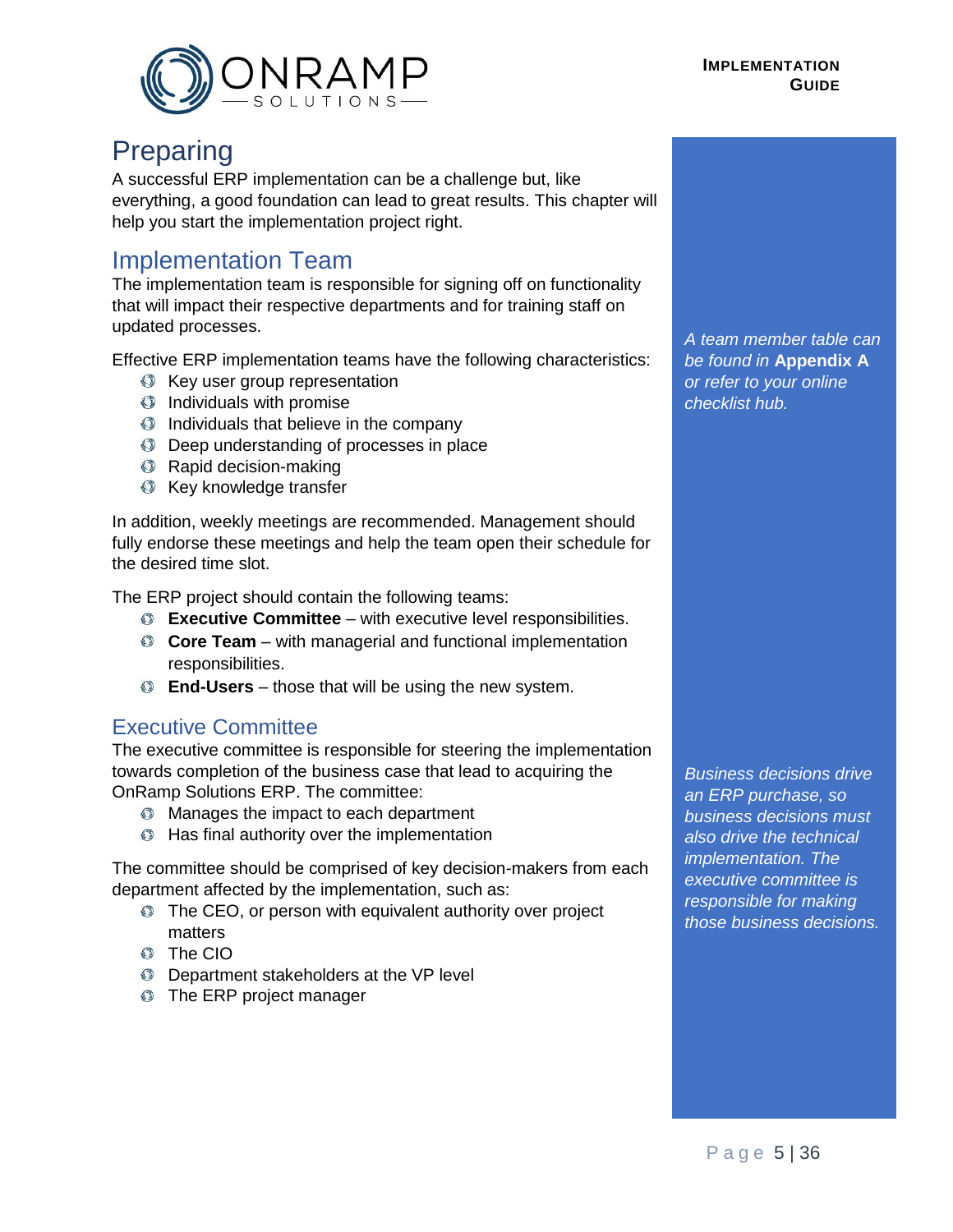

#### <span id="page-5-0"></span>Core Team

The core team is responsible for doing all the leg work related to the implementation, such as describing the current processes and training staff in their department. The core team should be a small team, of up to 7 people, that is comprised of your most skilled, experienced, and qualified individuals. Team members should possess:

- General business knowledge
- Operational knowledge of their department
- Good leadership and delegation skills
- A willingness to get dirty
- **Excellent verbal and written skills**

The core team should be comprised of:

- **The ERP project manager**
- Functional leads
- Selected users that will become SMEs
- **C** OnRamp Solutions implementation specialist

#### <span id="page-5-1"></span>ERP Project Manager

A project manager can be an unpopular position. Their job is to push for more to get done while the rest of the implementation team members have other duties demanding their time. This can generate tension, but tension is often a sign that the project is progressing at a good pace. A good project manager will not be afraid to step on a few executive toes if it means the project is completed within schedule and budget.

Until a successful implementation is complete, nobody's satisfaction is your concern. Success means:

- **The implementation is on time**
- **The implementation is within budget**
- $\bullet$  The implementation quality is acceptable to the committee and the core team

On the executive committee, the project manager can get a better understanding of the strategic objectives while ensuring that the executive team understand:

- **Project-level implications of the objectives**
- $\bullet$  The feasibility of implementing the objectives
- $\bullet$  The risks of implementing, or not implementing, the objectives

By sitting on both the committee and the core team, the project manager can translate the committee business needs into core team project deliverables, thus improving communication.

*Intense training of the core team may be required, specifically for the future SMEs, to ensure they are ready for the added duties after golive.*

*Time is of the essence. Generating some tension is a small price to pay to ensure success.*

*Get approval for the core team to work over time, with pay. Allowing the core team to work as much as required will ensure that the implementation is on schedule.*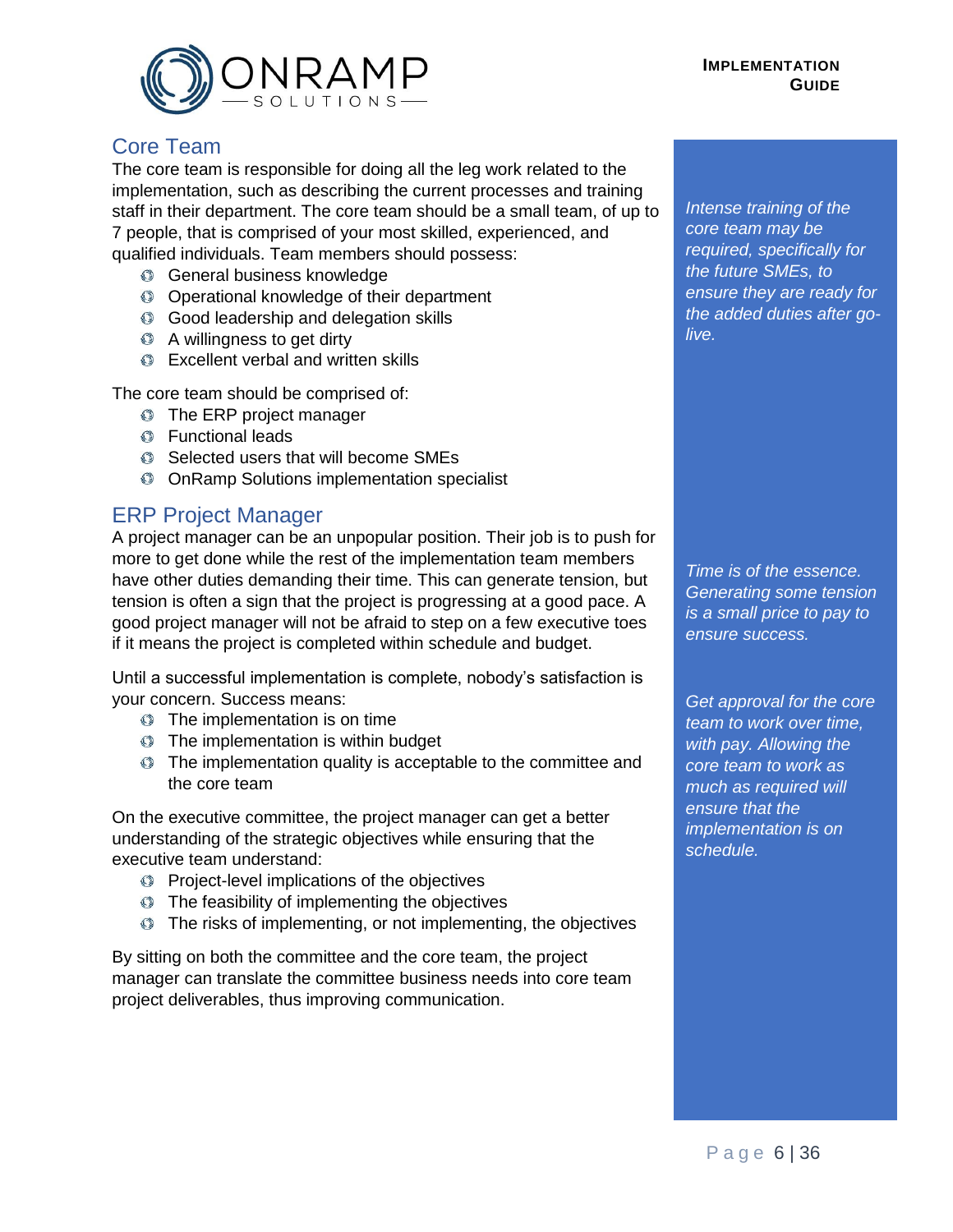

# <span id="page-6-0"></span>Adding Team Members

Most OnRamp processes are run automatically, but to ensure that the project hits the ground running, we recommend manually entering the executive committee and the core team in to the system. To do this:

- 1. Sign in to **OnRamp**.
- 2. On the **Main** tab, select **General > Implementation**.
- 3. Click on **Implementation SME**.
- 4. Click **Add**.
- 5. Enter all relevant information.
- 6. Repeat steps **4-5** until all team members have been entered.
- 7. Click **OK**.

|                |                                       |                       |                         | Implementation SME (KEY USERS) [S4027]   |                                                          |                         |                                              |       |      |
|----------------|---------------------------------------|-----------------------|-------------------------|------------------------------------------|----------------------------------------------------------|-------------------------|----------------------------------------------|-------|------|
|                | <b>Implementation SME (KEY USERS)</b> |                       |                         |                                          |                                                          |                         |                                              |       |      |
| <b>User ID</b> | <b>Name</b>                           | Emp ID                | <b>Type</b>             | Role                                     | <b>Email Address</b>                                     | Q                       |                                              |       |      |
| tom            | <b>Tom Jasper</b>                     | 0022                  | <b>SME</b>              | <b>Production Manage jasper@newco.ca</b> |                                                          | ▲                       |                                              |       |      |
| <b>ICHURCH</b> | <b>IAN CHURCH</b>                     | 0011                  |                         |                                          | IMPLEMENTO VENDOR IMPLEMENT, ichurch@onramp-solutions.cc |                         |                                              |       |      |
| asd            |                                       |                       | $\overline{\mathbf{v}}$ |                                          |                                                          |                         |                                              |       |      |
|                |                                       |                       |                         |                                          |                                                          | $\overline{\mathbf{v}}$ | Last Logged In:<br># of Reports:<br>Manager: |       | lb   |
| Processing     |                                       | Edit<br><b>Browse</b> | Add                     | Copy                                     | <b>Delete</b><br>OK                                      | Cancel                  |                                              | Print | Exit |

*Figure 1.1: Implementation SME (Key Users) screen*

*Tip: Have each team member enter their own information so they can become familiar with OnRamp.*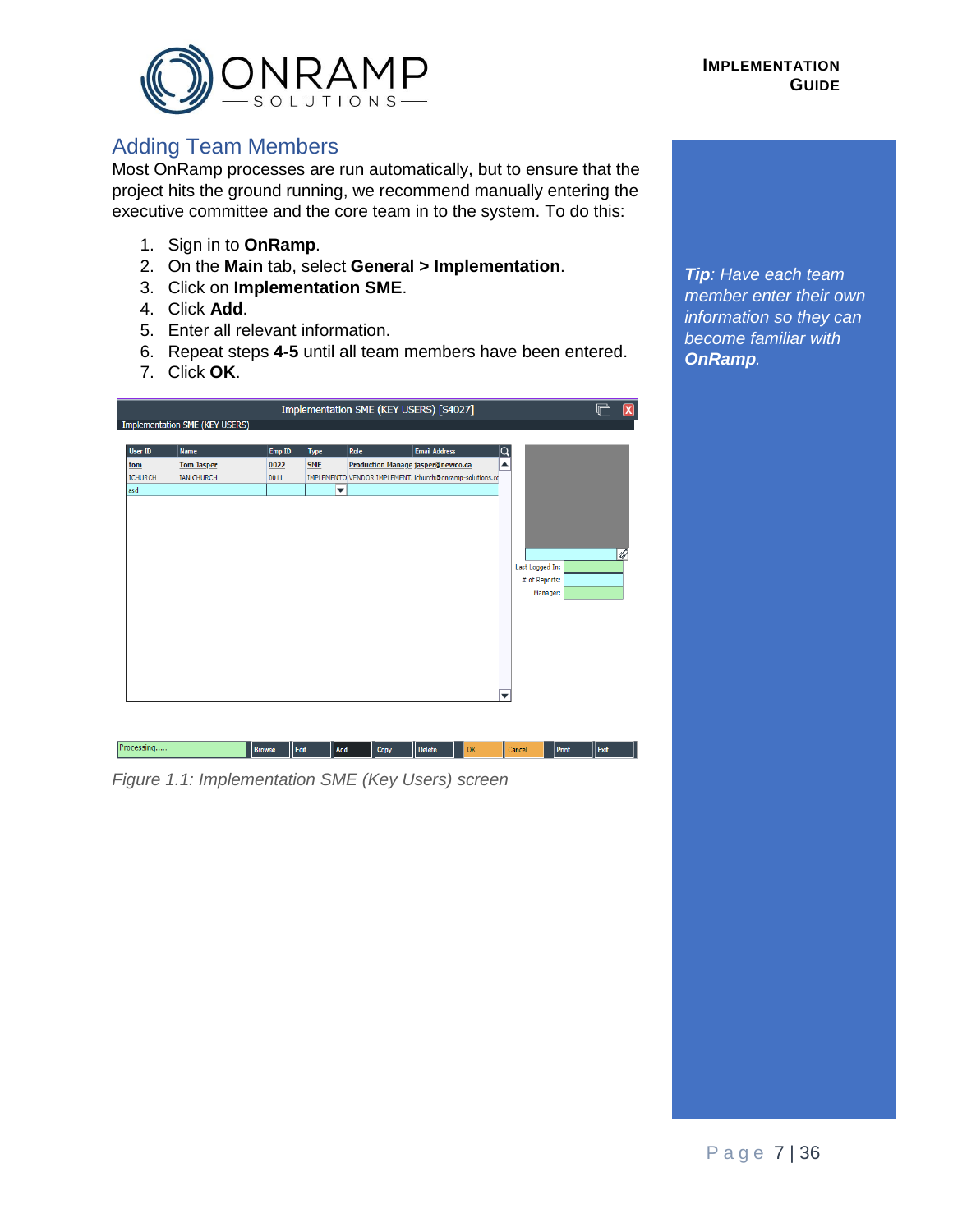

# <span id="page-7-0"></span>Setting Areas of Implementation

To help keep track of core team responsibilities, update the Subject Matter/ Areas of Implementation screen before proceeding with the implementation. To do this:

- 1. Sign in to **OnRamp**.
- 2. On the **Main** tab, select **General > Implementation**.
- 3. Click on **Subject Matter/ Areas of Implementation**.
- 4. Click **Add**.
- 5. Enter all relevant information.
- 6. Repeat steps **4-5** until all implementation areas have been entered.
- 7. Click **OK**.

| Subject ID | <b>Subject Name</b>      | <b>Expert</b>  |                          | Responsible | C Level Sponor           | Q |
|------------|--------------------------|----------------|--------------------------|-------------|--------------------------|---|
| SM10001    | SHIPPING/RECEIVING       | tom            | $\overline{\phantom{a}}$ | tom         | $\blacktriangledown$ tom |   |
| SM10002    | Purchased parts Receving | <b>ICHURCH</b> |                          | tom         | tom                      |   |
|            |                          |                |                          |             |                          |   |
|            |                          |                |                          |             |                          |   |
|            |                          |                |                          |             |                          |   |
|            |                          |                |                          |             |                          |   |
|            |                          |                |                          |             |                          |   |
|            |                          |                |                          |             |                          |   |
|            |                          |                |                          |             |                          |   |
|            |                          |                |                          |             |                          |   |
|            |                          |                |                          |             |                          |   |
|            |                          |                |                          |             |                          |   |
|            |                          |                |                          |             |                          |   |
|            |                          |                |                          |             |                          |   |
|            |                          |                |                          |             |                          |   |
|            |                          |                |                          |             |                          |   |
|            |                          |                |                          |             |                          |   |
|            |                          |                |                          |             |                          |   |
| Notes:     |                          |                |                          |             |                          |   |
|            |                          |                |                          |             |                          |   |
|            |                          |                |                          |             |                          |   |
|            |                          |                |                          |             |                          | ▼ |
|            |                          |                |                          |             |                          |   |
|            |                          |                |                          |             |                          |   |

*Tip: Have each team member enter their own area so they can become familiar with OnRamp.*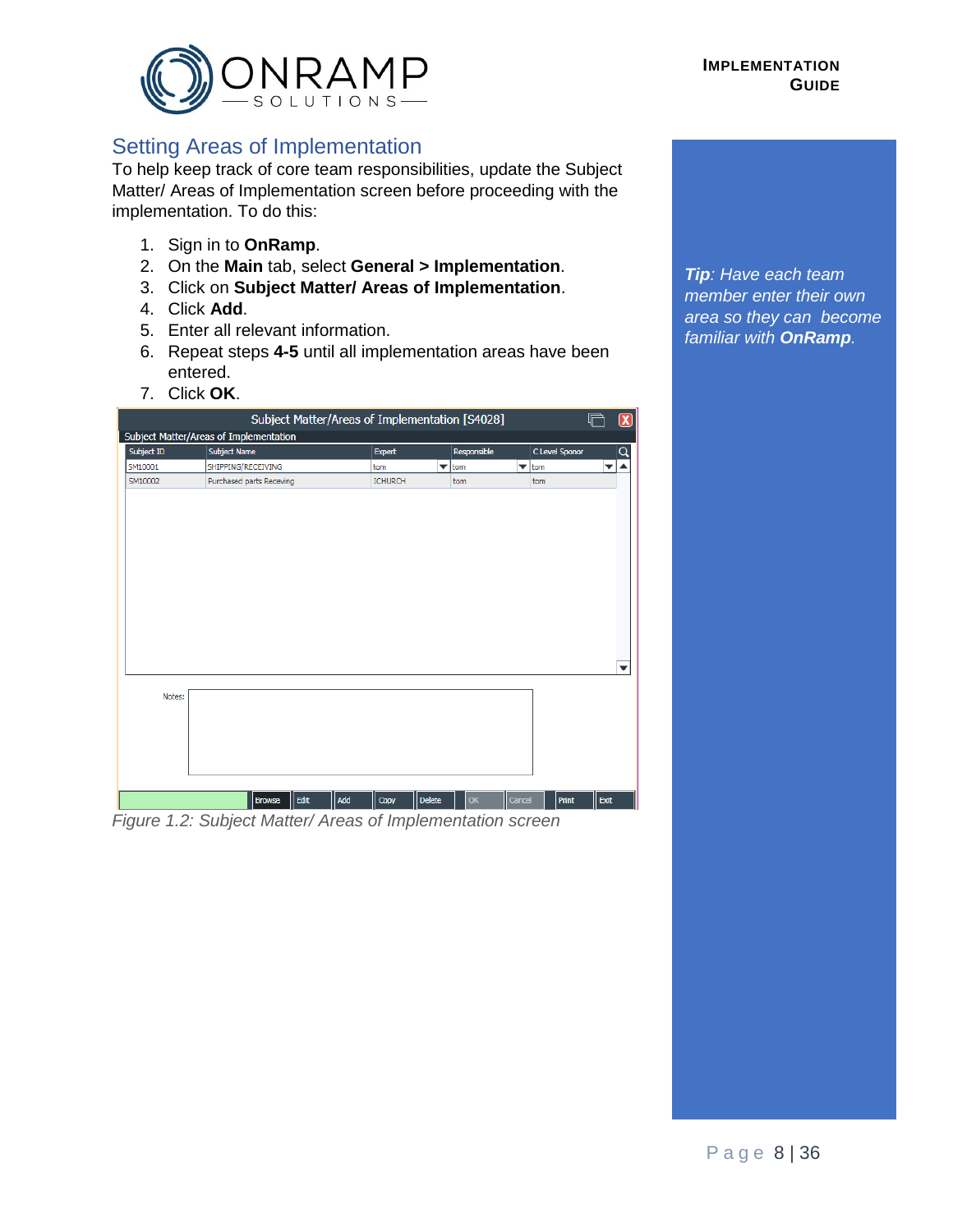



# <span id="page-8-0"></span>Team Meetings

With a tight schedule and project phase dependencies, it is important to ensure any decisions are taken quickly. Keep your implementation on track with a formal meeting schedule:

- $\bullet$  In committee meetings, the executive team reviews progress and makes decisions
- $\bullet$  In core team meetings, the project team implements changes and resolves issues

Asides from your weekly meetings, have a meeting at the end of each milestone. Use this meeting to sign-off on the completed milestone and kick-off the next one.

#### <span id="page-8-1"></span>Kickoff Meetings

Starting the ERP implementation project with a motivating team meeting can help focus members on their tasks.

It is recommended that you have two meetings when kicking off the project.

#### General Meeting

The general meeting is an "all-hands" meeting, with the executive committee, core team, and the rest of the company in attendance. These meetings are to show the company's commitment to the new implementation. Key features of a productive general meeting:

- $\bullet$  Set a formal agenda that includes:
	- Opening address
	- Overview of project roles and responsibilities
	- Presentation of key project elements
- $\bullet$  Have the CEO deliver the opening address to reinforce the commitment to the project

#### Core Team Meeting

The core team meeting is a tactical and organizational meeting held by the core team. Key achievements for the first core team meeting will be setting the:

- **Key Performance Indicators**
- **Project budget**
- **Project schedule**
- **Team member responsibilities**
- **S** Framework for issue resolution

*A weekly meeting notes form can be found in*  **Appendix B** *or refer to your online checklist hub.*

*Establish an ad-hoc process to address urgent issues that cannot wait until scheduled meeting dates.*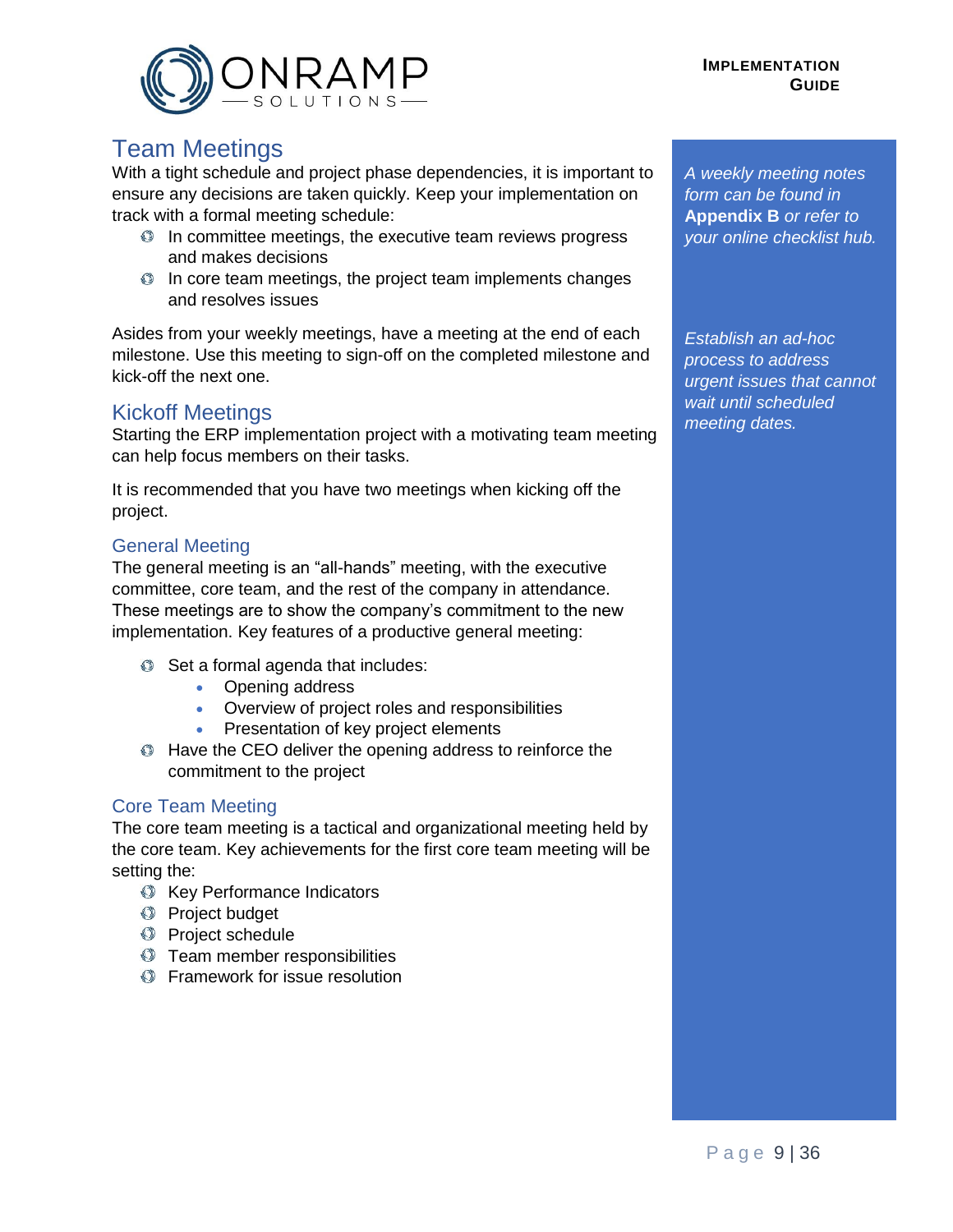# <span id="page-9-0"></span>Resistance to Implementation

One of the issues with any major implementation are parties that are resistant to change. Examples of resistance can come from:

- **Workers Union** objects to their workers receiving job duties that are outside the collective agreement.
- **Employees** afraid of new processes and systems or are unwilling to learn.
- **Managers** reticent to lend their top performers to the implementation team.
- **Executives** would lose performance-based incentives because of short-term disruptions caused by the implementation project.

By identifying the sources of resistance, the change management plan can be updated to covert the naysayers into change leaders. A good communication strategy is often the key to overcoming this resistance.

# <span id="page-9-1"></span>Communication Strategy

The communications plan should codify the procedures and responsibilities of sharing information about the ERP implementation project. Starting with the "all-hands" kick-off meeting, discussed in chapter 1.2.1, key stakeholders should be kept in the loop.

Keep everyone informed with: email newsletters, press releases, meetings, town halls, and analyst interviews/earnings calls. Although regular one-way communication is important, occasionally engage stakeholders and staff with two-way communications, like town halls and departmental meetings. Their input may bring to light key projectbased issues that the implementation teams may have overlooked.

# <span id="page-9-2"></span>**Building**

Your OnRamp Solutions implementation specialist will work with your IT department or consultant to ensure a smooth transition to the OnRamp ERP hardware and software requirements.

Refer to the OnRamp Solutions ERP System Requirements guide for information.

*The nuclear option: if the CEO is on board with the ERP implementation and those resisting it are unwilling to compromise, the project manager should consider:*

- *recommending employee dismissal*
- *recommending project termination*
- *resigning from the project*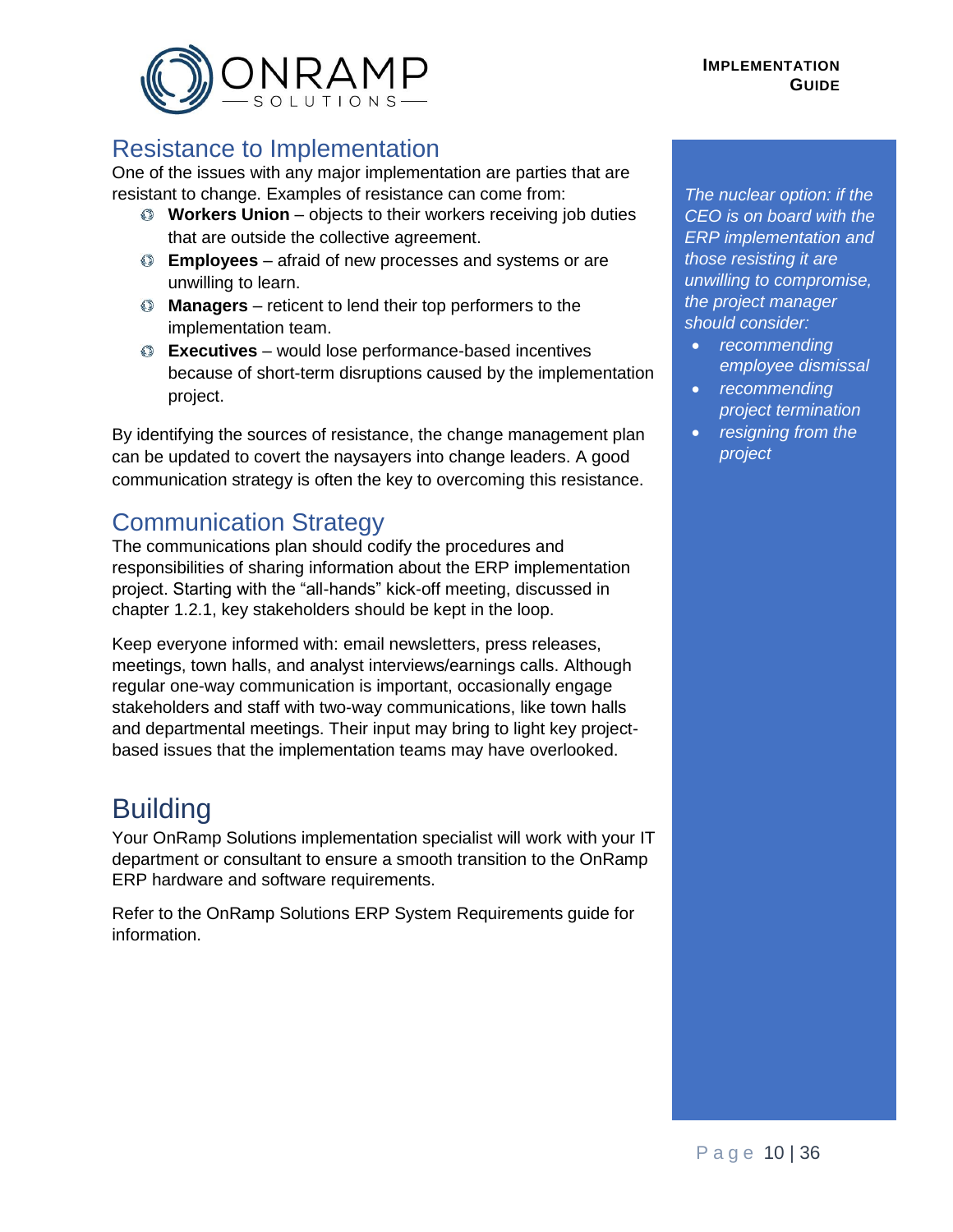

# <span id="page-10-0"></span>Planning

"Those who fail to plan, plan to fail". With that in mind, this chapter will help you plan and map out the ERP implementation. This is one of the longest and most difficult parts of the guide, but also the most important.

# <span id="page-10-1"></span>Project Plan

The project plan is an easily understood guide to a successful outcome with milestones to help track progress.

A milestone is composed of a series of tasks. With each completed milestone, your team should meet to determine if the project is on target with respect to budget, time, and performance. Immediate feedback and corrective action mitigate implementation risks like scope creep, cost overruns, or delays.

A good project plan should, at a minimum, include the following:

- **Project charter**
- Scope statement
- Schedule and budget
- **C** Reporting structure
- Subsidiary plans dealing with scope management, risk management, resource management, communications, and public relations

#### <span id="page-10-2"></span>Project Charter

The project charter describes the business case for the company's decision to pursue this project.

#### <span id="page-10-3"></span>Scope Statement

The scope statement describes the project boundaries as part of the charter. It contains the following:

- **Strategic Business Accomplishments (SBAs)**
- **Measurable Success Factors (MSFs)**

#### <span id="page-10-4"></span>Schedule and Budget

The schedule and budget describe implementation task milestones along with their respective complete-by date and cost. This can help with monitoring, which in turn helps avoid delays or cost overruns.

#### <span id="page-10-5"></span>Reporting Structure

The reporting structure describes key communication lines, reporting relationships, and responsibilities.

*An implementation tasks checklist can be found in*  **Appendix A** *or refer to your online checklist hub.*

**SBAs** *are intended goals of the project. Example: A supply chain SBA could be to reduce warehouse costs.*

**MSFs** *are the measurable targets of the SBAs. Example: In the above SBA, the MSF could be to increase inventory turnover by 15%.*

*A schedule and budget table can be found in*  **Appendix A** *or refer to your online checklist hub.*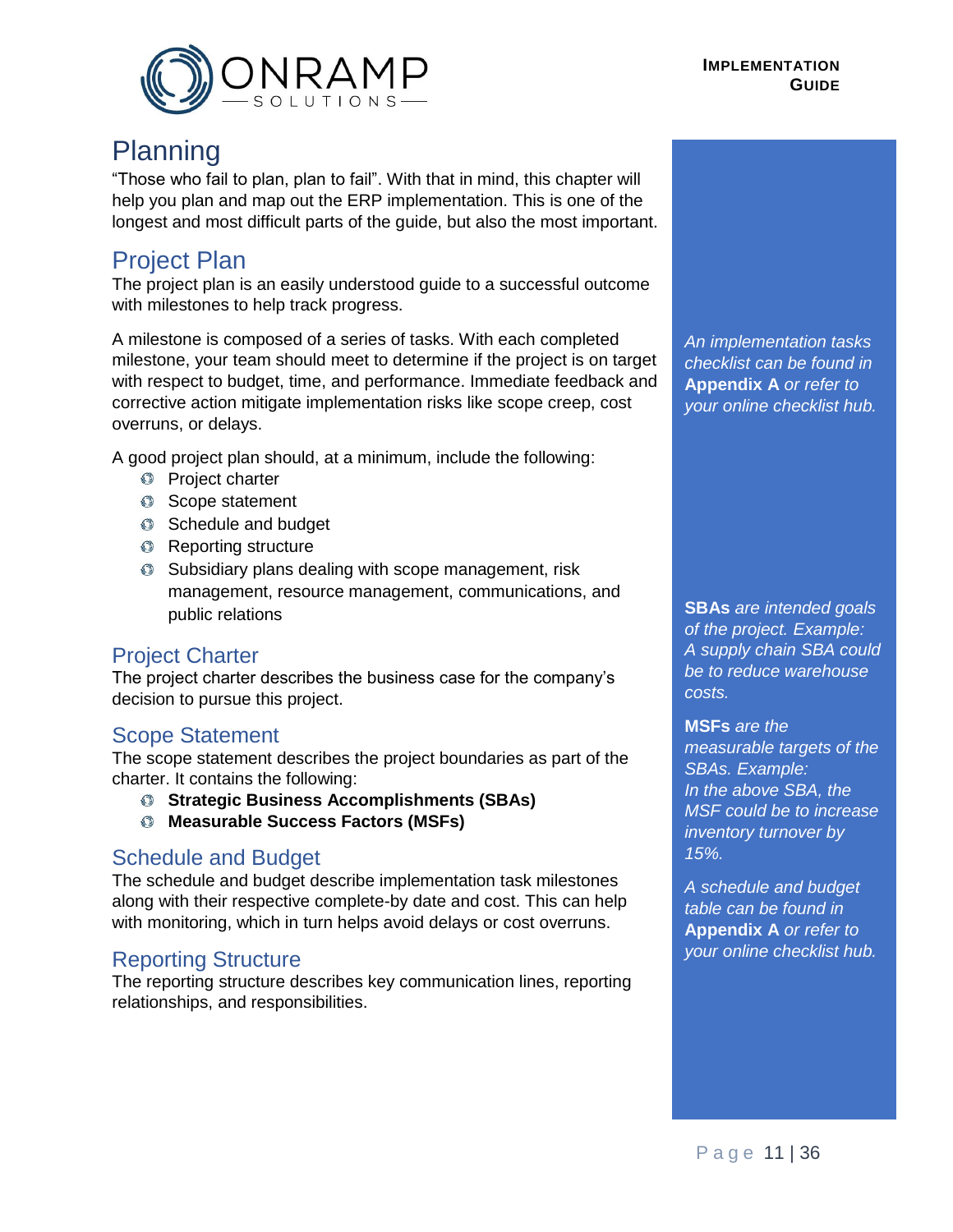



#### <span id="page-11-0"></span>Subsidiary Plans

The subsidiary plans describe any added project plans required for the sub-components. The subprojects are then broken down into specific tasks, schedules and budget, and MSFs. Common subsidiary plans include:

- **IT Infrastructure and Procurement Plan** details the requirements for hardware, software, disaster recovery, staffing, etc.
- **Risk Management Plan** details potential risks, damages, and mitigation strategies.
- **Budget and Schedule Plan** details internal costs, external costs and project timelines at the task level.
- **Resource Management Plan** details project roles, responsibilities, and reporting relationships.
- **Communications Plan** details content subject-areas, delivery methods and intended audiences.
- **Scope Management Plan** details how scope changes are identified, classified, and incorporated into the project plan.

# <span id="page-11-1"></span>Update OnRamp Milestones

Once you have solidified your project plan and requirements, review the existing OnRamp milestones to add, edit, or delete items to better suit your implementation project. To do this:

- 1. Sign in to **OnRamp**.
- 2. On the **Main** tab, select **General > Implementation**.
- 3. Click on **Implementation Milestones**.
- 4. Review the list of milestones.
- 5. Update the list as desired.
- 6. Click **OK**.



*Figure 3.1: Implementation Milestones screen*

*The* **Risk Management Plan** *should be as specific as possible to ensure you are ready for any event.*

*A detailed* **Budget and Schedule Plan** *will help keep a realistic timeline and facilitates monitoring and correction.*

*Take reward systems, training, back-filling, and knowledge transfer into account on the* **Resource Management Plan***.*

*On the Implementation Milestones window, click:*

- *Edit to change a milestone*
- *Add to insert a new milestone*
- *Delete to remove an existing milestone*

*The list of tasks assigned to the milestone is listed below, in the Associated Tasks applet.* 

*As milestones are completed, navigate to the Implementation Milestones window and update accordingly.*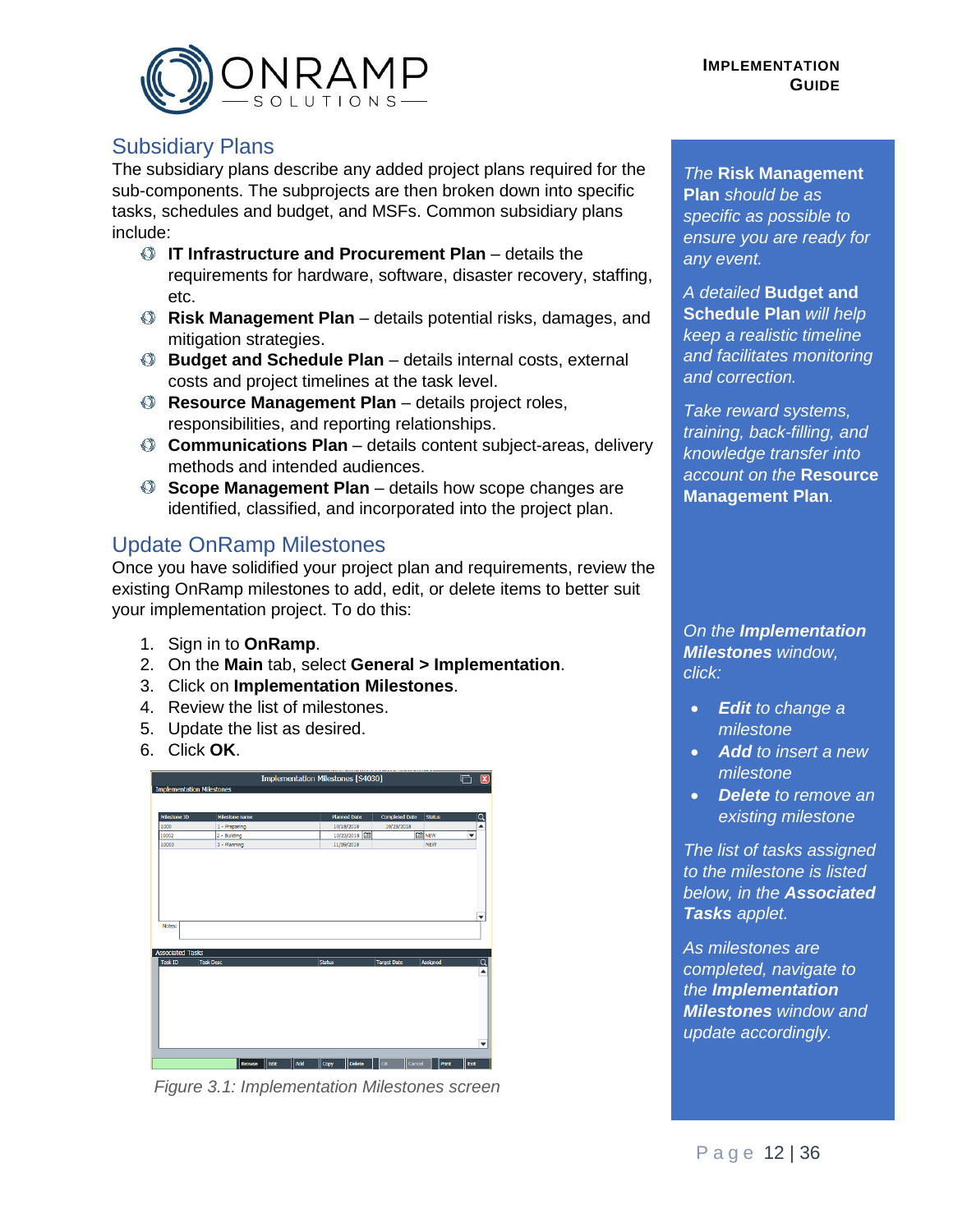

### <span id="page-12-0"></span>Update OnRamp Tasks

Once you have solidified your project plan and requirements, review the existing OnRamp tasks to add, update, or remove items to better suit your implementation project. To do this:

- 1. On the **Main** tab, select **General > Implementation**.
- 2. Click on **Implementation Tasks**.
- 3. Review the list of tasks.
- 4. Update the list as desired.
- 5. Click **OK**.

|                      |                                              |                         | Implementation Tasks [S4029] |   |                           |        |                        |           |                          |                    |                 |                 |          | $\mathbf{\overline{x}}$ |
|----------------------|----------------------------------------------|-------------------------|------------------------------|---|---------------------------|--------|------------------------|-----------|--------------------------|--------------------|-----------------|-----------------|----------|-------------------------|
| Implementation Tasks |                                              |                         |                              |   |                           |        |                        |           |                          |                    |                 |                 |          |                         |
|                      | Grouping: <all><br/>Select All Records</all> | Target Date: 09/30/2019 | Ġ                            |   |                           |        | Milestone: <all></all> |           |                          | Select All Records |                 |                 |          |                         |
|                      | Assigned: <all><br/>Select All Records</all> | Status: <all></all>     | Select All Records           |   |                           |        |                        |           |                          |                    |                 |                 |          |                         |
|                      |                                              |                         |                              |   |                           |        |                        |           |                          |                    |                 |                 |          |                         |
|                      |                                              |                         |                              |   |                           |        |                        |           |                          |                    |                 |                 |          |                         |
| Task ID              | <b>Task Description</b>                      |                         | Grouping                     |   | Milestone                 |        | <b>Target Date</b>     | Assigned  |                          | Status             | Completed Date: | On $R$          | Done $Q$ |                         |
| T10000               | <b>Business Blue Print</b>                   |                         | NEEDS ASSESMENT              |   | 1000                      |        | 11/07/2018             | ichurch   |                          | ON IT              |                 |                 |          | ▲                       |
| T10001               | <b>Needs Survey</b>                          |                         | NEEDS ASSESMENT              |   | 10002                     |        |                        |           |                          | <b>NEW</b>         |                 |                 |          |                         |
| T10002               | Process Walk Review                          |                         | NEEDS ASSESMENT              |   | $-10002$                  | v      |                        | 甴         | $\blacktriangledown$ NEW | v                  | 曽               | On <sub>R</sub> | Done     |                         |
| T10003               | Server-Cloud Decision                        |                         | NEEDS ASSESMENT              |   | 10002                     |        |                        |           |                          | <b>NEW</b>         |                 |                 |          |                         |
| T10004               | Startup Server                               |                         | HARDWARE/SOFTWARE            |   | 10003                     |        | 11/09/2018             |           |                          | <b>NEW</b>         |                 |                 |          |                         |
| T10005               | Server Specification                         |                         | HARDWARE/SOFTWARE            |   |                           |        |                        |           |                          | <b>NEW</b>         |                 |                 |          |                         |
| T10006               | Server Purchase                              |                         | HARDWARE/SOFTWARE            |   |                           |        |                        |           |                          | <b>NEW</b>         |                 |                 |          |                         |
| T10007               | Server Install                               |                         | HARDWARE/SOFTWARE            |   |                           |        |                        |           |                          | <b>NEW</b>         |                 |                 |          |                         |
| T10008               | Server Configuration                         |                         | HARDWARE/SOFTWARE            |   |                           |        |                        |           |                          | <b>NEW</b>         |                 |                 |          |                         |
| T10009               | Sequel Spec                                  |                         | HARDWARE/SOFTWARE            |   |                           |        |                        |           |                          | <b>NEW</b>         |                 |                 |          |                         |
| T10010               | Excel                                        |                         | HARDWARE/SOFTWARE            |   |                           |        |                        |           |                          | <b>NEW</b>         |                 |                 |          |                         |
| T10011               | Adobe PDF                                    |                         | HARDWARE/SOFTWARE            |   |                           |        |                        |           |                          | <b>NEW</b>         |                 |                 |          |                         |
| T10012               | Remote Assistance                            |                         | HARDWARE/SOFTWARE            |   |                           |        |                        |           |                          | <b>NEW</b>         |                 |                 |          |                         |
| T10013               | ONRAMP SETUP                                 |                         | HARDWARE/SOFTWARE            |   |                           |        |                        |           |                          | <b>NEW</b>         |                 |                 |          |                         |
| T10014               | <b>Email Function</b>                        |                         | HARDWARE/SOFTWARE            |   |                           |        |                        |           |                          | <b>NEW</b>         |                 |                 |          | ▼                       |
|                      |                                              |                         |                              |   |                           |        |                        |           |                          |                    |                 |                 |          |                         |
| Long Description:    | Explanation File:                            |                         |                              | Ø | Site notes:               |        |                        |           |                          |                    |                 |                 |          |                         |
|                      | Review Current Processes                     |                         |                              |   | E                         |        |                        |           |                          |                    |                 |                 |          |                         |
|                      |                                              |                         |                              |   |                           |        |                        |           |                          |                    |                 |                 |          |                         |
|                      |                                              |                         |                              |   |                           |        |                        |           |                          |                    |                 |                 |          |                         |
|                      |                                              |                         |                              |   |                           |        |                        |           |                          |                    |                 |                 |          |                         |
|                      |                                              |                         |                              |   | <b>Implementor Notes:</b> |        |                        |           |                          |                    |                 |                 |          |                         |
|                      |                                              |                         |                              |   |                           |        |                        |           |                          |                    |                 |                 |          |                         |
|                      |                                              |                         |                              |   |                           |        |                        |           |                          |                    |                 |                 |          |                         |
|                      |                                              |                         |                              |   |                           |        |                        |           |                          |                    |                 |                 |          |                         |
|                      |                                              |                         |                              |   |                           |        |                        |           |                          |                    |                 |                 |          |                         |
|                      |                                              |                         |                              |   |                           |        |                        |           |                          |                    |                 |                 |          |                         |
|                      |                                              |                         |                              |   |                           |        |                        |           |                          |                    |                 |                 |          |                         |
|                      |                                              |                         |                              |   |                           |        |                        |           |                          |                    |                 |                 |          |                         |
|                      |                                              |                         |                              |   |                           |        |                        |           |                          |                    |                 |                 |          |                         |
|                      |                                              | Edit<br><b>Browse</b>   | Add                          |   | Copy                      | Delete |                        | <b>OK</b> |                          | Cancel             | Print           | <b>Exit</b>     |          |                         |

*Figure 3.2: Implementation Tasks screen*

#### Project Plan Overview

- $\Box$  Complete the project plan
- $\Box$  Set the budget and schedule completion date for milestones
- $\Box$  Completely map out affected business processes:
	- $\Box$  Identify current processes
	- $\Box$  Identify target processes and customizations
	- $\Box$  Identify risks that may arise
	- $\Box$  Identify issues that may arise
	- $\Box$  Identify gaps that will require filling
- $\Box$  Present business scenario to the core team to confirm their validity

*As tasks are assigned and completed, navigate to the Implementation Tasks window and update accordingly:*

- *Edit to change a milestone*
- *Add to insert a new milestone*
- *Delete to remove an existing milestone*

*The following task fields can be updated without clicking Edit:*

- *Grouping*
- *Milestone*
- *Target Date*
- *Assigned*
- *Status*
- *Completed Date*
- *On It*
- *Done*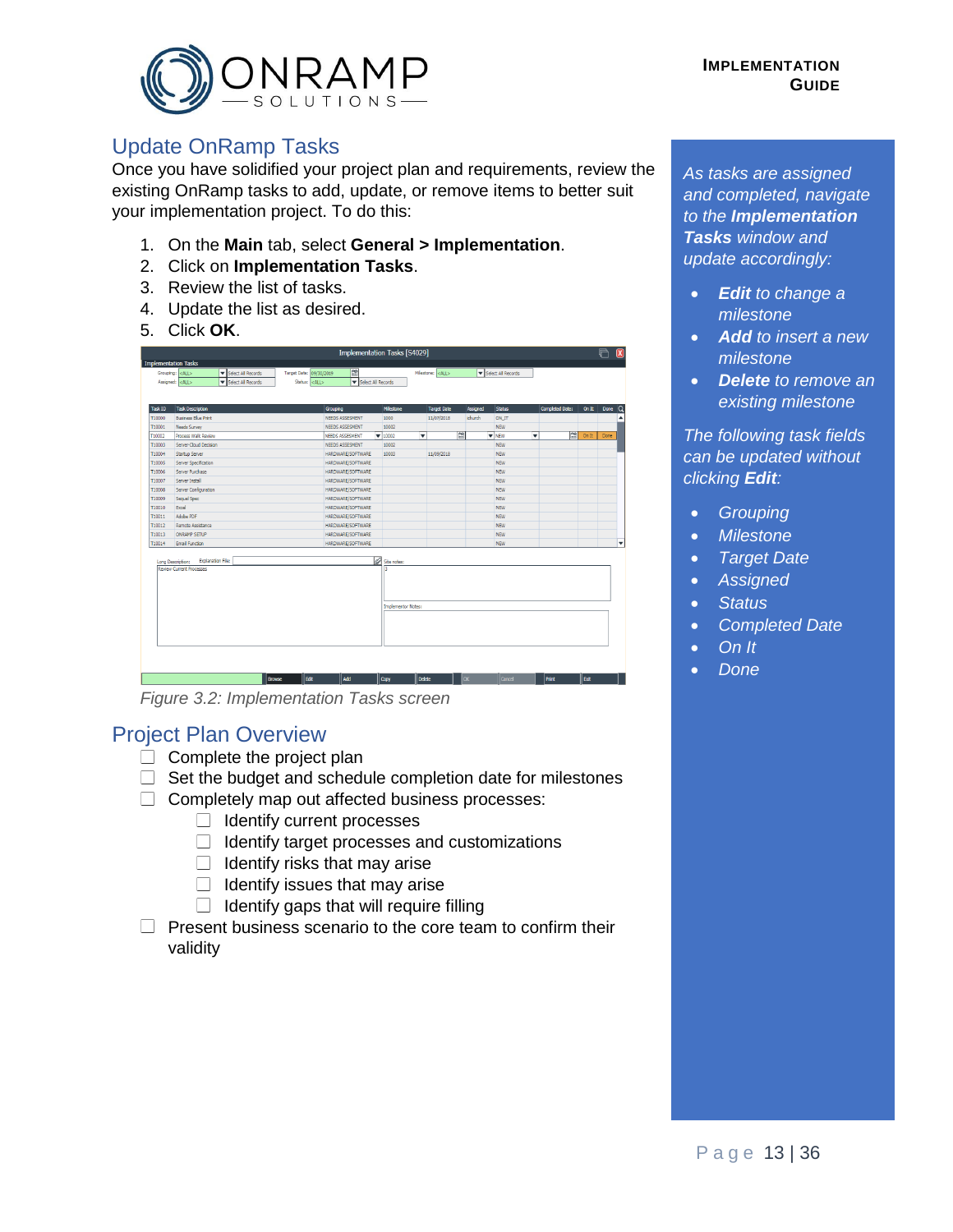

# <span id="page-13-0"></span>Business Process Mapping

Mapping the business processes means documenting each incremental step that is required to perform a work-related task. In an ERP implementation project, all affected business processes must be mapped. This can be catalogued with the following:

- **Business Scenario List**
- **Current Process Map**
- **Target Process Map**
- **ERP Customization**
- **Change Management Plan**
- **Risk, Issue, and Gap Analysis**

#### <span id="page-13-1"></span>Business Scenario List

The business scenario list helps you organize and track required process changes that will be implemented in your ERP. By defining the processes of the project effectively, you have a benchmark against which implementation tasks are compared. Business scenarios should include the following information:

- **Department** each affected department should have a list of scenarios.
- **Scenario summary** a summary of the scenario.
- **Scenario probability** the probability that the scenario will occur. If the scenario occurs over 80% are frequent. Under 20% are rare.
- **Current class** if the scenario is currently a manual or an automated process.
- **Target class** if the scenario will become a manual or an automated process.
- **Scenario frequency** how often the scenario occurs: daily, weekly, bi-weekly, monthly.
- **Blueprint link** a link to the relevant ERP business blueprint.
- **Status** a summary of the process status: open, written, reviewed, completed.

#### ERP Business Blueprint

This document provides a more detailed view of the business scenario. Each blueprint must contain a comprehensive target process map of the functional area and a description of how those processes and systems affect other functional area. The following is the OnRamp Solutions recommended structure for an ERP business blueprint:

- 1. **Introduction**: Describes the functional area and highlights any major deviations between the current and target process flows.
- 2. **General Overview**: Describes the IT system.
- 3. **Functional Overview**: Describes the relationship between the various modules.

*Mapping the processes requires a step-by-step, process level, understanding of how each affected workrelated task is currently accomplished* (**current**) *and how those tasks will be accomplished in the future* (**target**).

*A business scenario table can be found in Appendix A or refer to your online checklist hub.*

*Do not confuse frequency with probability.*  **Frequency** *is how often a scenario occurs: daily, weekly, etc.* **Probability** *is the odds of it occurring: frequent (80%) or rare (20%). For example, customer invoicing would be frequent. Product returns for warranty repair, would be rare.*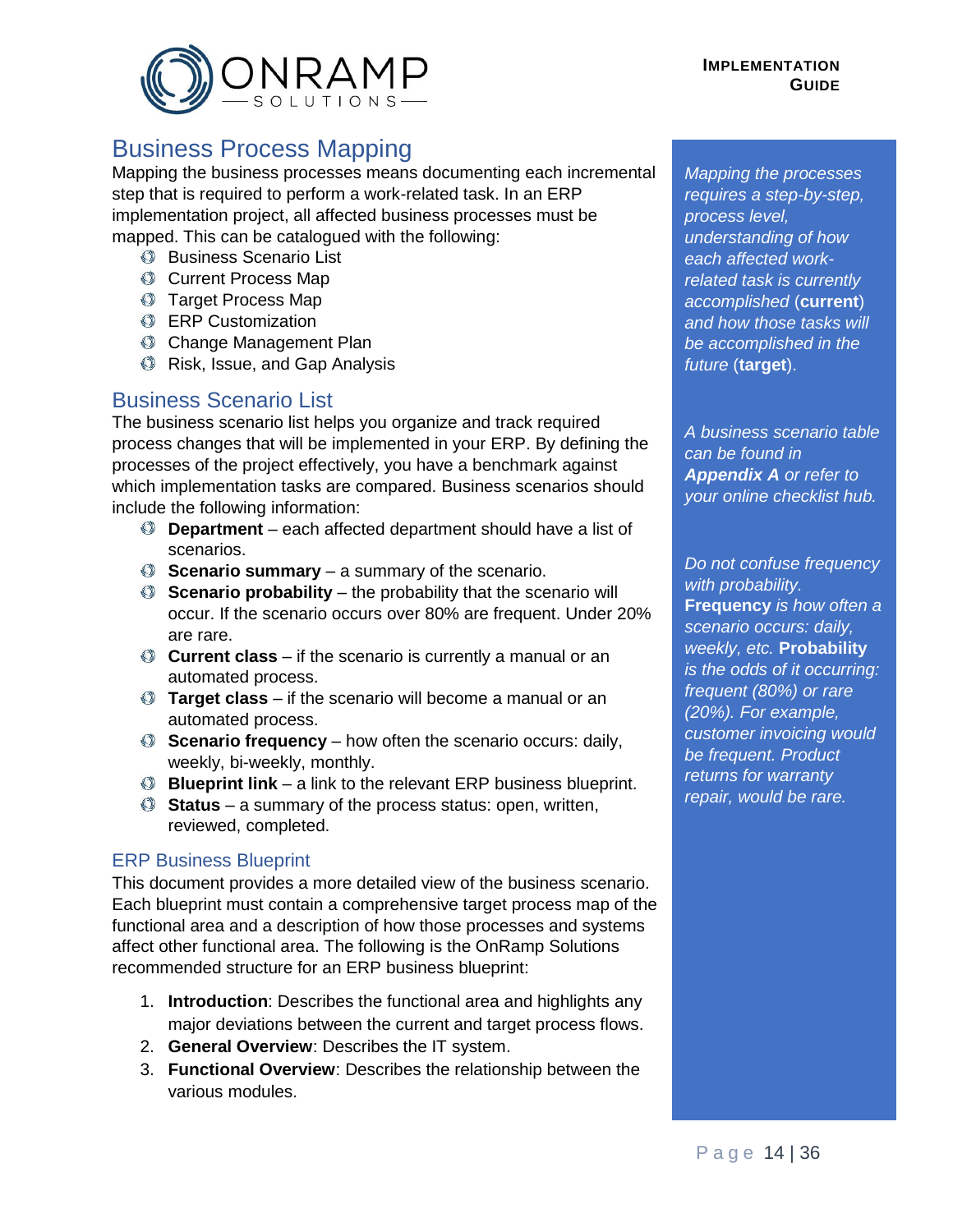

- 4. **Functional Flow**: Describes the functional area's target process flows.
- 5. **Master Data, Screen Caps and Key Fields**: Describes the master data files, screen captures, key fields, and their contents.
- 6. **Reporting Requirements**: Defines the functional area's reporting needs.
- 7. **Batch Processes**: Defines the functional area's batch process schedules.
- 8. **Customization Requirements**: Defines any modifications the OnRamp system requires to satisfy functional needs.

As the implementation proceeds, the process flows may be updated. You should ensure that the business blueprints are also updated.

#### <span id="page-14-0"></span>Current Process Map

Map the current processes by conducting department interviews and walking through the facilities. Ensure that the interviews generate a detailed and precise recording of current departmental processes.

#### <span id="page-14-1"></span>**Target Process Map**

This is the desired business processes once the ERP is implemented.

#### <span id="page-14-2"></span>ERP Customization

The ERP system should automate business processes according to the target process map. If there are processes that are not automated, but should be, discuss the issue with your implementation specialist.

#### <span id="page-14-3"></span>Change Management Plan

This document describes how to implement the changes from the **current** state to the **target** state. A good change management plan includes:

- **Reporting line changes**
- **C** Duty changes
- **Training requirements**
- **Resource requirements**
- **Budget estimates**

# <span id="page-14-4"></span>Risk, Issue, and Gap Analysis

This document lists and prioritizes all potential gaps, problems, issues, and risks. The resolution efforts are detailed, including resource, cost, and time requirements. Ownership is also listed.

*ERP business blueprints serve as a great base for a future knowledge management database that can be used to train employees on the ERP system and processes.*

*ERP business blueprints can also be used on future projects since the target process flow becomes the current process. This will facilitate needs analyses in future IT and operations initiatives.*

*A change management checklist can be found in Appendix A or refer to your online checklist hub.*

*A risk, issue, and gap analysis form can be found in Appendix A or refer to your online checklist hub.*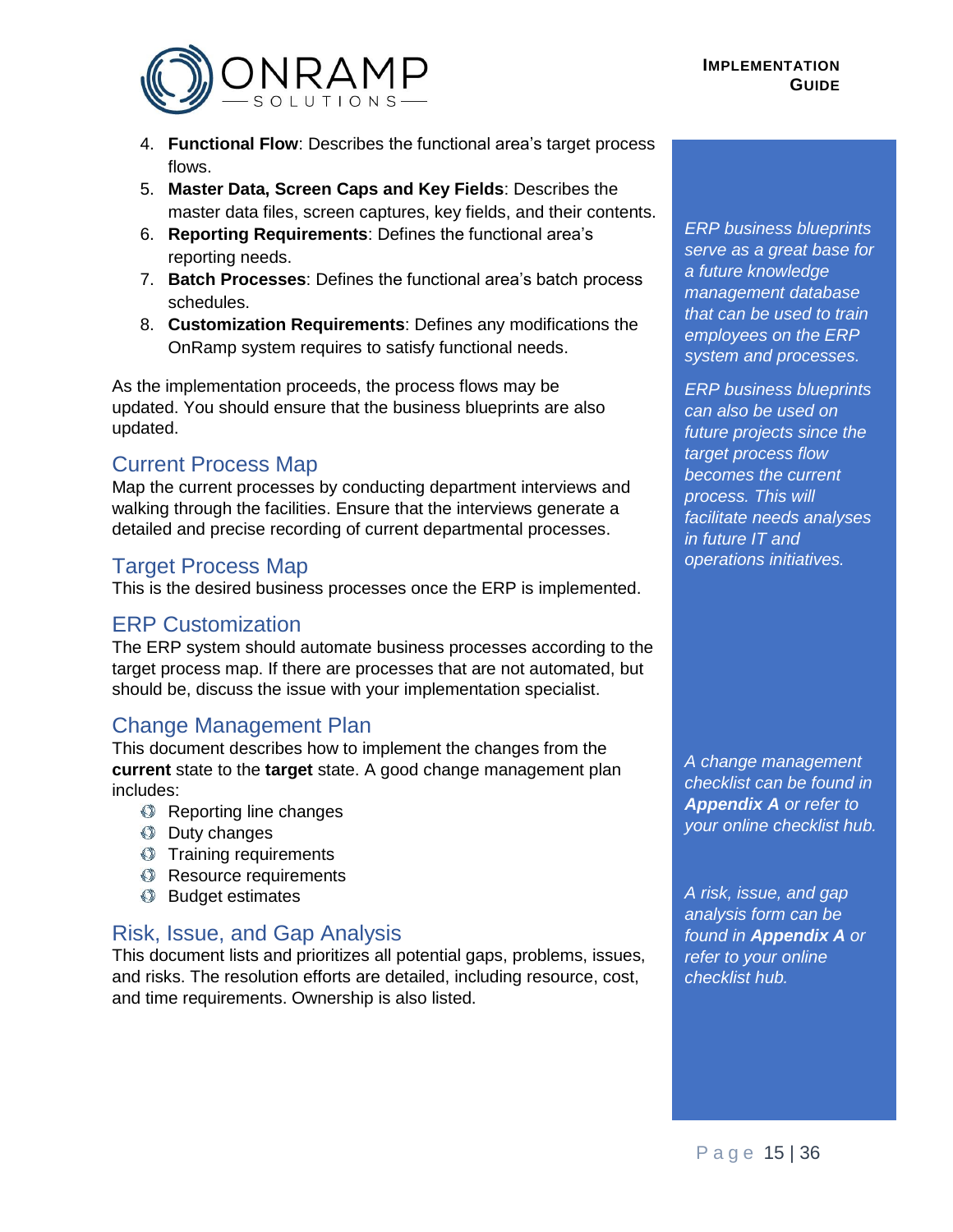

# <span id="page-15-0"></span>Business Process Presentation

With everything mapped out, core team members should create a presentation detailing their department target processes. The project manager will ensure that, based on the presentations, the department processes flow well from one department to the next with minimal negative impact.

#### <span id="page-15-1"></span>Prepare the Presentation

The goal is to communicate the target process. The material should be based on the target process map. The core team member should focus on their departmental business process, not on training.

#### <span id="page-15-2"></span>Present to the Core Team

In a core team meeting, the department SME presents their information in front of the core team.

### <span id="page-15-3"></span>Approve Process

Each core team member must approve the process for each department. By having a full team approval process, you reduce the number of potential inter-departmental conflicts and identify missing inter-departmental process tie-ins.

#### <span id="page-15-4"></span>Update Business Blueprints

Based on the core team feedback, update the business blueprints.

#### <span id="page-15-5"></span>Update Risk, Issue, and Gap Analysis

Based on the core team feedback, update the risk, issue, and gap analysis.

#### <span id="page-15-6"></span>Review Customization Requests

Based on the core team feedback and in consultation with the implementation specialist, update or create OnRamp customization requests.

*Your OnRamp implementation specialist will be on hand to assist your core team members with producing and delivering useful presentations.*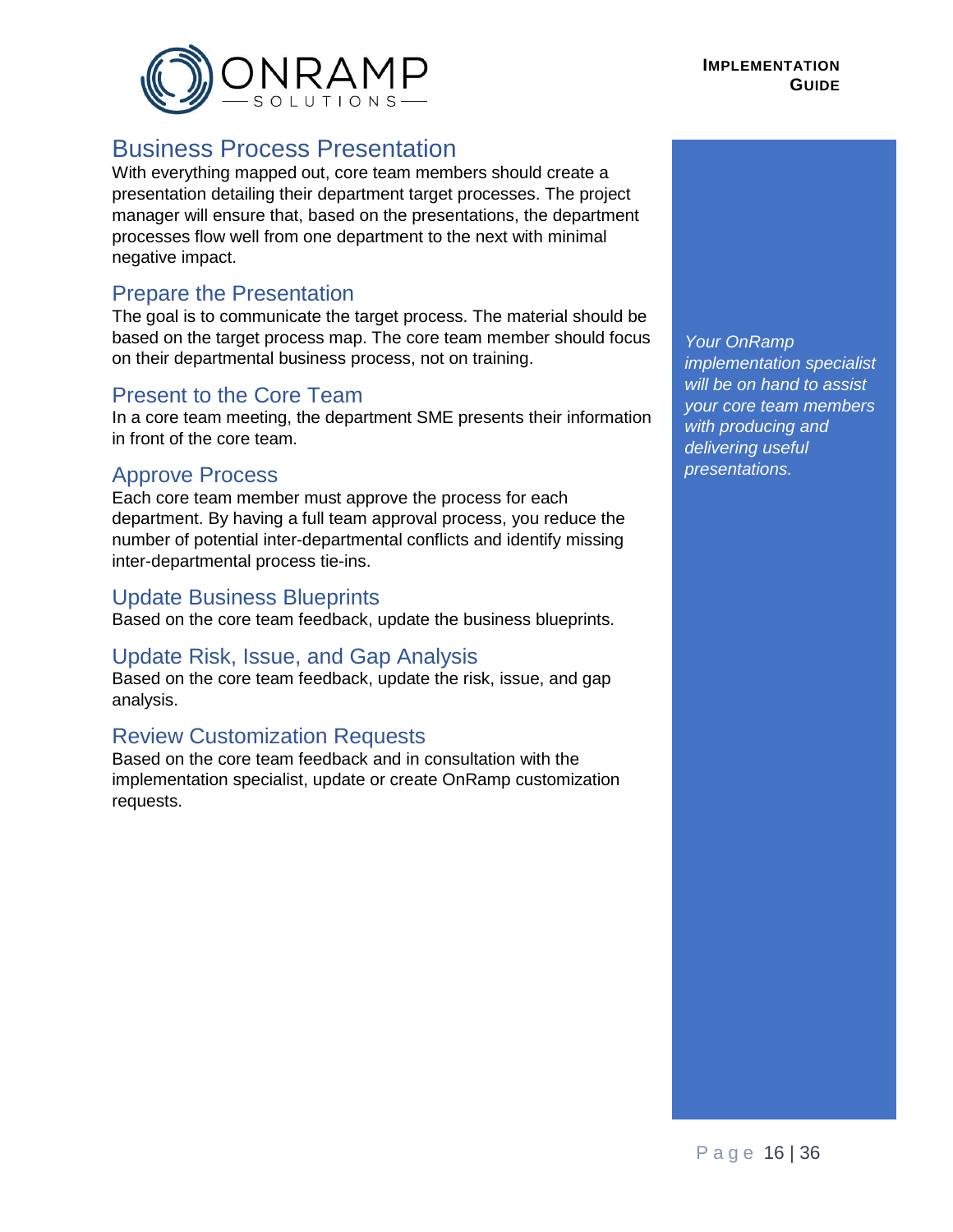<span id="page-16-0"></span>

# **Migrating**

To ensure a minimal disruption to daily operations, best practice is to prepare the data for migration. This step is often overlooked and can give rise to many issues, including missing customer contact information, misplaced invoices, or incorrect part forms. It is also beneficial to train staff with usable data, even if this data is on a testing environment.

# <span id="page-16-1"></span>Data Migration Plan

A good data migration plan should include: the **location** of the data, the **timing** of the migration, and **testing** of the migrated data.

# <span id="page-16-2"></span>Data Location Plan

The data location plan is composed by the core team and documents the strategies used to **locate**, **clean**, **migrate**, and **maintain data integrity**. The documentation should include a list of migration information for each data category being migrated such as:

- **Relevant table**
- Original data source
- Type of data (static or dynamic)
- Cleaning method
- **Migration method**
- **Integrity maintenance method**

#### <span id="page-16-3"></span>Timing Plan

Schedule your data migration in three phases, while considering the burden on the core team and the validity of the data. When the core team has the time in their schedule and the data is ready, schedule the data for migration based on priority. Use the following priority categories:

- 1. Static data
- 2. Long-term dynamic data
- 3. Short-term dynamic data

#### <span id="page-16-4"></span>Testing Plan

Plan to test the data in the following six different stages:

- **C** Legacy the current ERP system.
- **Sandbox** small test environment.
- **Development** environment used by developers.
- **Quality assurance** environment used for test by the core team.
- **Training** environment used for training.
- **Production** actual work environment.

*Master data files and key files are critical during the data migration and customization phases.*

*A complete cleaning legacy data checklist can be found in Appendix A or refer to your online checklist hub.*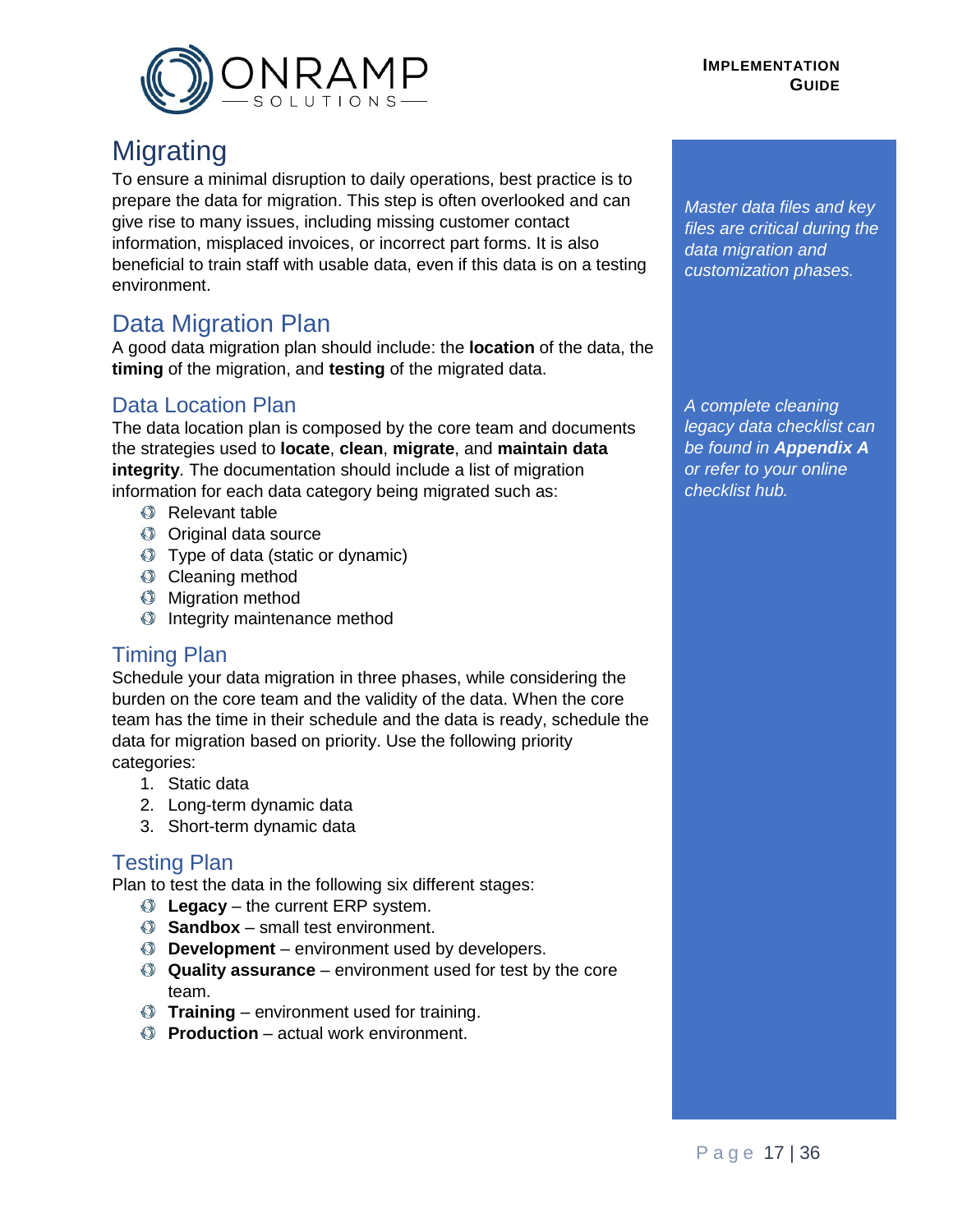

# <span id="page-17-0"></span>Data Cleaning and Converting

Data errors and redundancies add risks to an implementation. To avoid this, clean the data:

- $\bullet$  in the legacy IT or ERP system
- $\bullet$  in an intermediate format, like Excel

Once the data is clean, it should be converted in to the desired format, for example: dates as yyyy/mm/dd instead of dd/mm/yyyy. This can be done manually or with an automated system.

#### Cleaning and Converting Data Overview

- □ Ensure customer contact details are correct
- $\Box$  Delete redundant internal data
- $\Box$  Delete redundant external data
- $\Box$  Configure the fields

# <span id="page-17-1"></span>Data Migration

There are two types of data to migrate, static and dynamic:

- **Static data** data that changes infrequently. Because of this, migrate early in the implementation process, freeing up time to focus on migrating the dynamic data later.
- **Dynamic data** data that changes regularly. Because of this, migrate as late as possible in the implementation process, ensuring that the new ERP has the most up-to-date data. Migrating dynamic data with dates occurring during the cutover is difficult and risky.

#### Migrating Legacy Data Overview

- $\Box$  Complete the cleaning and conversion
- $\Box$  Map legacy fields to the new database fields
- $\Box$  Transfer data to the new system
- $\Box$  Test and verify legacy data
- $\Box$  Test and verify new data inputs

*Static data examples include engineering master files and price books.*

*Dynamic data examples include shop work orders and accounts receivable open items.*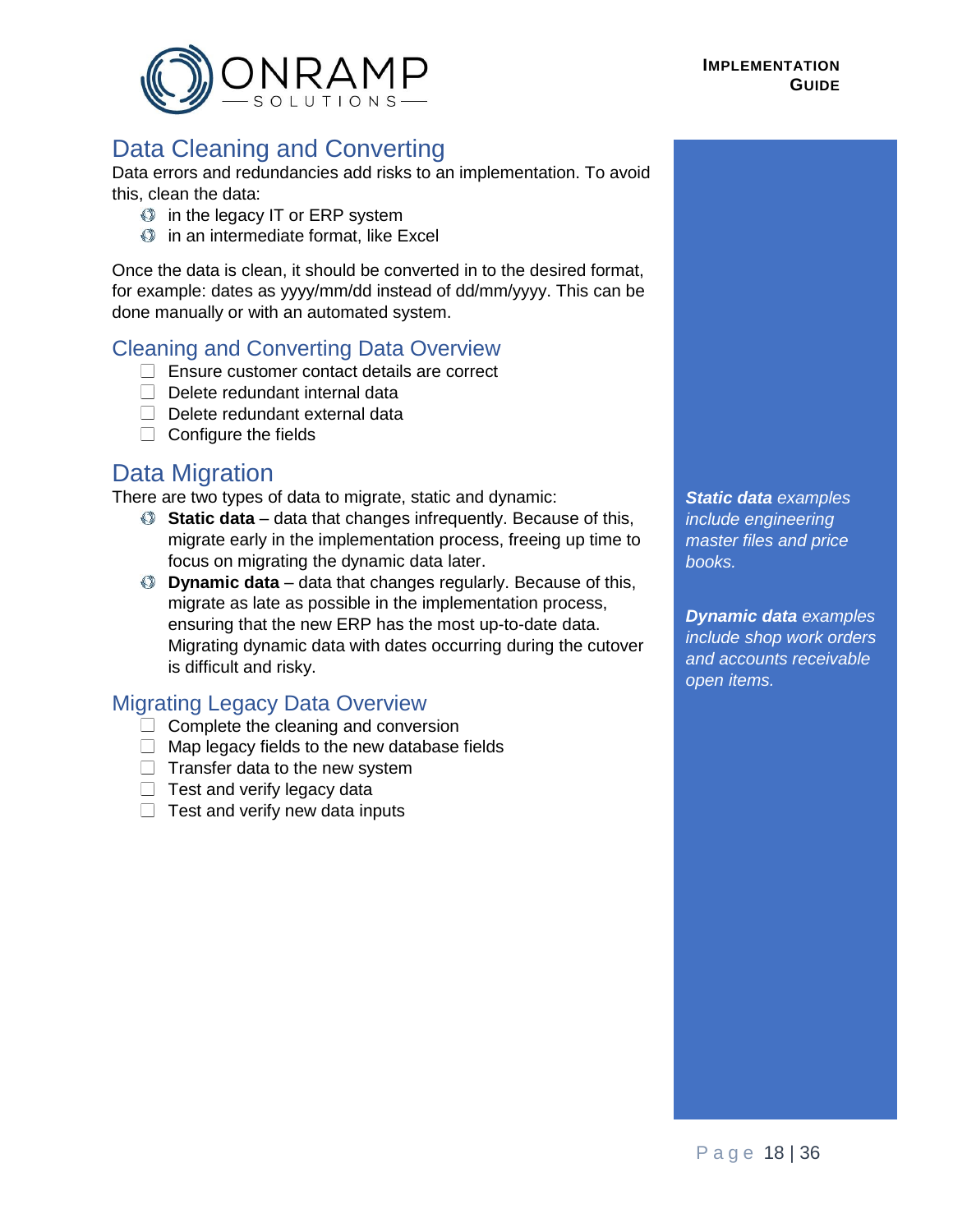

#### <span id="page-18-0"></span>Approving Documents

Once you have some data in OnRamp, update the look of the generated documents, such as your invoices, receipts, or work orders. To do this:

- 1. Sign in to **OnRamp**.
- 2. On the **Main** tab, select **General > Implementation**.
- 3. Click on **Implementation Document Approval**.
- 4. Click **Edit**.
- 5. Under **Example File**, click 2.
- 6. With **File Picker Mode** on **New File**, select the desired file.
- 7. Click **OK**.
- 8. From the dropdown menu, select the **Sign Off User**.
- 9. Repeat steps **5-8** until all documents have been updated.
- 10. Click **OK**.

|                                         |                      |                          |                   | Implementation Document Approval [S2834] |        |           |        |                |                                 |
|-----------------------------------------|----------------------|--------------------------|-------------------|------------------------------------------|--------|-----------|--------|----------------|---------------------------------|
| <b>Implementation Document Approval</b> |                      |                          |                   |                                          |        |           |        |                |                                 |
| Status: PEND                            | $\blacktriangledown$ |                          |                   |                                          |        |           |        |                |                                 |
|                                         |                      |                          |                   |                                          |        |           |        |                |                                 |
| Document II ▲ Name                      |                      | Example File             | <b>Status</b>     | <b>Notes</b>                             |        |           |        | Sign Off User: |                                 |
| <b>WORK ORDER</b><br><b>INVOICE</b>     |                      |                          | Ø<br>PEND<br>PEND | $\blacktriangledown$ TEST<br><b>TEST</b> |        |           |        |                | $\overline{\phantom{a}}$<br>▲   |
| <b>TEST</b>                             |                      |                          | PEND              |                                          |        |           |        |                |                                 |
|                                         |                      |                          |                   |                                          |        |           |        |                |                                 |
|                                         |                      |                          |                   |                                          |        |           |        |                |                                 |
|                                         |                      |                          |                   |                                          |        |           |        |                |                                 |
|                                         |                      |                          |                   |                                          |        |           |        |                |                                 |
|                                         |                      |                          |                   |                                          |        |           |        |                |                                 |
|                                         |                      |                          |                   |                                          |        |           |        |                |                                 |
|                                         |                      |                          |                   |                                          |        |           |        |                |                                 |
|                                         |                      |                          |                   |                                          |        |           |        |                |                                 |
|                                         |                      |                          |                   |                                          |        |           |        |                |                                 |
|                                         |                      |                          |                   |                                          |        |           |        |                |                                 |
|                                         |                      |                          |                   |                                          |        |           |        |                |                                 |
|                                         |                      |                          |                   |                                          |        |           |        |                |                                 |
|                                         |                      |                          |                   |                                          |        |           |        |                |                                 |
|                                         |                      |                          |                   |                                          |        |           |        |                |                                 |
|                                         |                      |                          |                   |                                          |        |           |        |                |                                 |
|                                         |                      |                          |                   |                                          |        |           |        |                |                                 |
|                                         |                      |                          |                   |                                          |        |           |        |                |                                 |
|                                         |                      |                          |                   |                                          |        |           |        |                |                                 |
|                                         |                      |                          |                   |                                          |        |           |        |                |                                 |
|                                         |                      |                          |                   |                                          |        |           |        |                |                                 |
|                                         |                      |                          |                   |                                          |        |           |        |                |                                 |
| <b>Current Format:</b>                  |                      | $\overline{\mathscr{Q}}$ |                   |                                          |        |           |        |                |                                 |
|                                         |                      |                          |                   |                                          |        |           |        |                |                                 |
| Markup:                                 |                      | Ø                        |                   |                                          |        |           |        |                |                                 |
| Generated File:                         |                      | Ø                        |                   |                                          |        |           |        |                |                                 |
|                                         |                      |                          |                   |                                          |        |           |        |                |                                 |
|                                         |                      |                          |                   |                                          |        |           |        |                |                                 |
|                                         |                      |                          |                   |                                          |        |           |        |                |                                 |
|                                         |                      | <b>Browse</b>            | Edit              | Add<br>Copy                              | Delete | <b>OK</b> | Cancel | Print          | $\overline{\mathbf{v}}$<br>Exit |

*Figure 4.1: Implementation Document Approval screen*

*For a complete guide on editing the OnRamp supplied documents, refer to the OnRamp Documentation Guide.*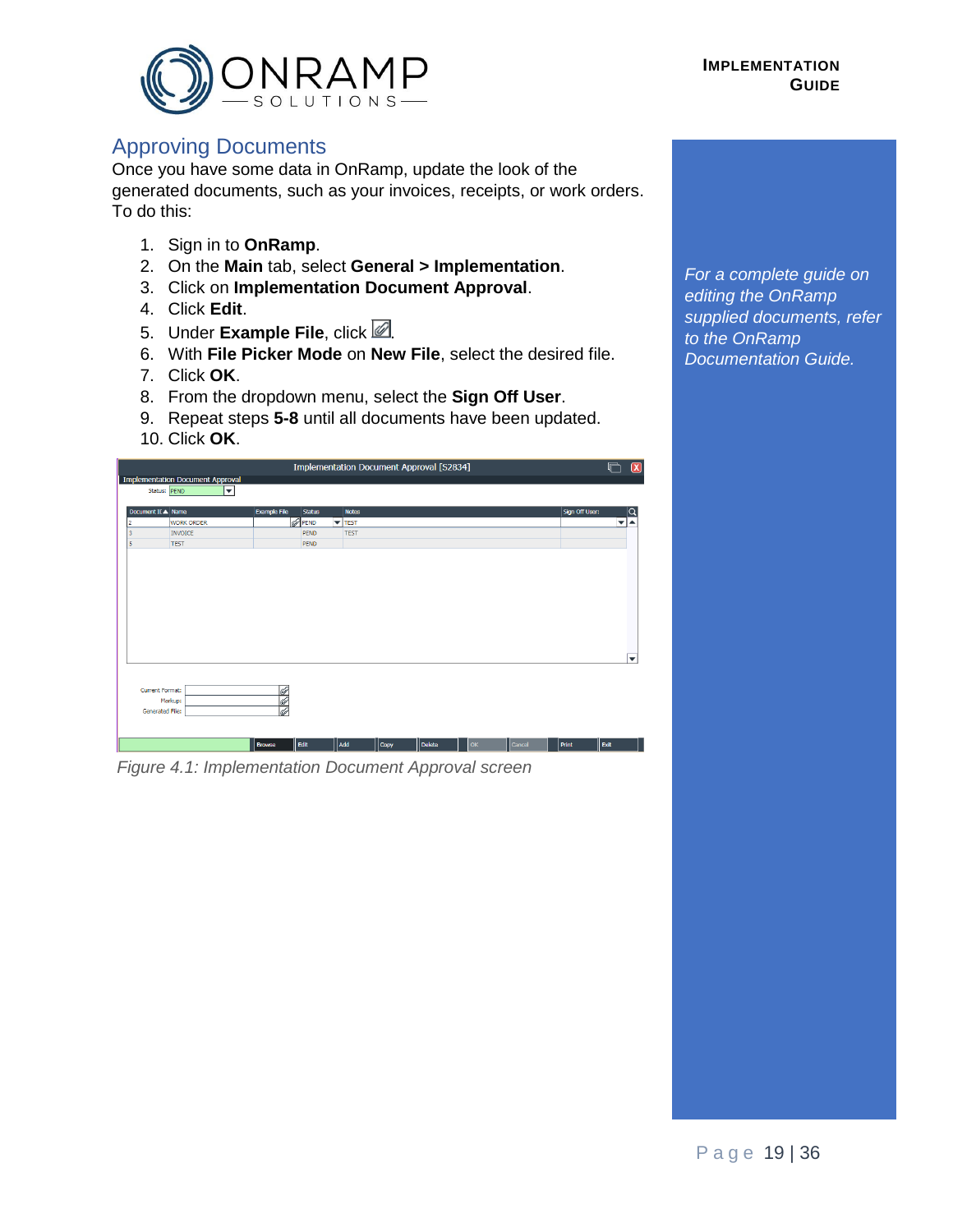

# <span id="page-19-0"></span>**Testing**

Due to the complexity involved in an ERP system, any successful ERP implementation will require aggressive, and extensive, testing. A good test plan allows your team to test the system, evaluate potential issues, and fix those issues.

Have a test plan in place with multiple scenarios specific to each affected department.

Record and discuss the test results. Change requests that come up from this discussion should be brought up with your implementation specialist.

If possible, implement different testing environments that are an exact replica of your production environment.

Once the system is set up, migrate the clean data to the test environment.

# Testing Overview

Use the following checklist to confirm that you are ready to begin testing:

- $\Box$  Migrate the clean data to your test server
- $\Box$  Provide each department with a relevant test plan
- $\Box$  Confirm that the results from the test match the desired outcome on the test plan

# <span id="page-19-1"></span>Core System Tests

To ensure adequate testing is performed on the new ERP system, three pilot tests are required:

- **Frequent Business Process pilot** used to test the frequent probability business scenarios.
- **Stress Test pilot**  used to test all business scenarios.
- **Process Interaction pilot** used to test that functional areas can successfully handle transactions between them.

#### <span id="page-19-2"></span>Frequent Business Process Pilot

The frequent business process room pilot can take up to three weeks to complete and requires that your core team members participate directly in the testing. The goal of the frequent business process pilot is to ensure that the new business processes are synched with the system configuration and to modify both, as required.

*A complete testing checklist can be found in Appendix A or refer to your online checklist hub.*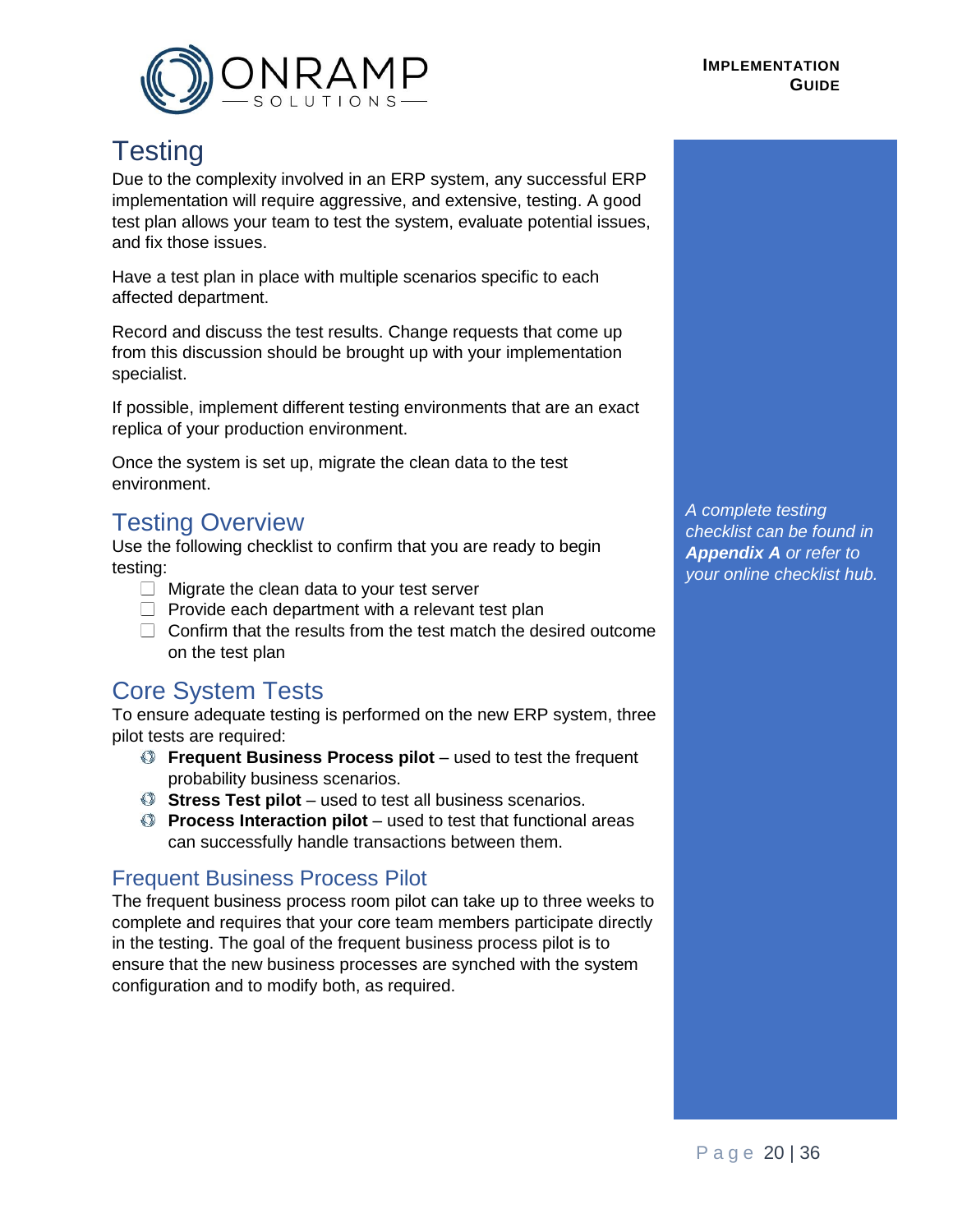#### **IMPLEMENTATION GUIDE**



The team should complete the following:

- 1. Adjust the system parameter settings.
- 2. Update the business scenarios.
- 3. Write procedures for the frequent probability business scenarios.
- 4. Test the business scenarios and procedures with test data.
- 5. Update the business model and business blueprints.
- 6. Run a single transaction through all departments to test the functional area transaction handling.

#### <span id="page-20-0"></span>Stress Test Pilot

The stress test pilot can take up to eight weeks to complete and is used to train your end-users.

The goal of the departmental stress pilot is to:

- Validate updated and untested target business process scenarios and procedures
- Resolve all remaining high priority issues
- See how well the system can handle the daily workload

The end-users should be trained by the core team as they run through their daily tasks to complete the following:

- 1. Train end-users on the new ERP system and business model.
- 2. Train end-users on the frequent probability business scenarios and procedures.
- 3. Validate the frequent and rare business scenarios and procedures using static migrated data.
- 4. Update the business model and business blueprints.
- 5. Resolve all remaining high priority issues.
- 6. Checkpoint ERP tables and parameters.

#### <span id="page-20-1"></span>Process Interaction Pilot

The process interaction pilot can take up to three weeks to complete and is run with as many users as possible.

The goal of the process interaction pilot is to test the inter-department transaction handling.

The end-users should test the system with a wide set of actual legacy data and run through their daily operations.

*A complete testing checklist can be found in Appendix A or refer to your online checklist hub.*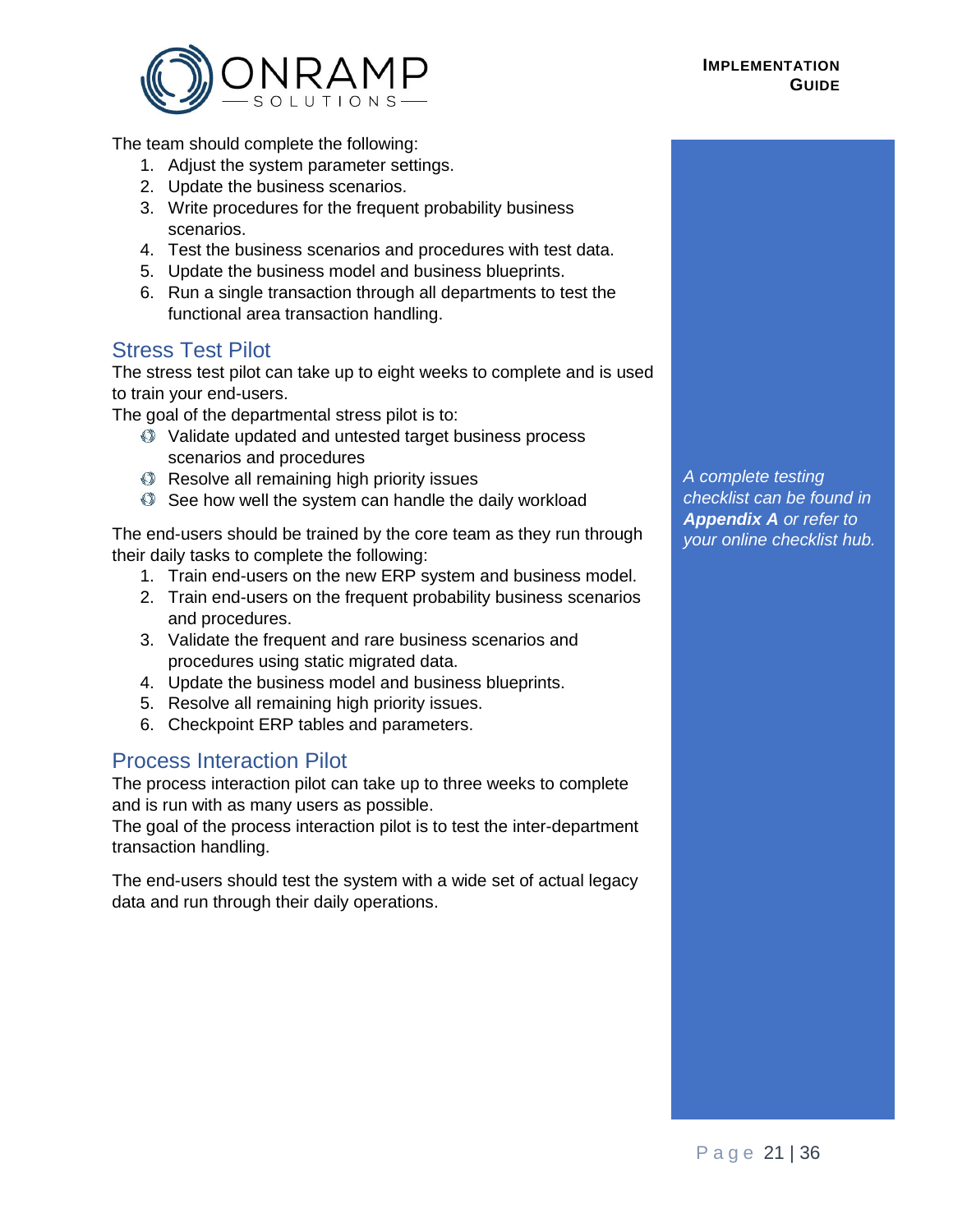

# <span id="page-21-0"></span>Testing Change Request

If testing results in a change request that is discussed with your implementation specialist, refer to the change management plan. Once the test environment is updated with the desired changes, test the affected areas again to ensure they are working correctly.

Change requests fall in to three core categories:

- **Modifications** require changes to the OnRamp Solutions ERP code. These tend to be costly upgrades that can be difficult to support and maintain.
- **Personalizations** are enhancements that do not impact the ERP code.
- **Interface projects** are application tie-ins that allow OnRamp Solutions ERP to communicate with third-party applications via plug-ins, or other software.

# <span id="page-21-1"></span>Performance Monitoring

Systems will run to monitor the performance in the test environment with a live view of the test load and daily reports detailing the task.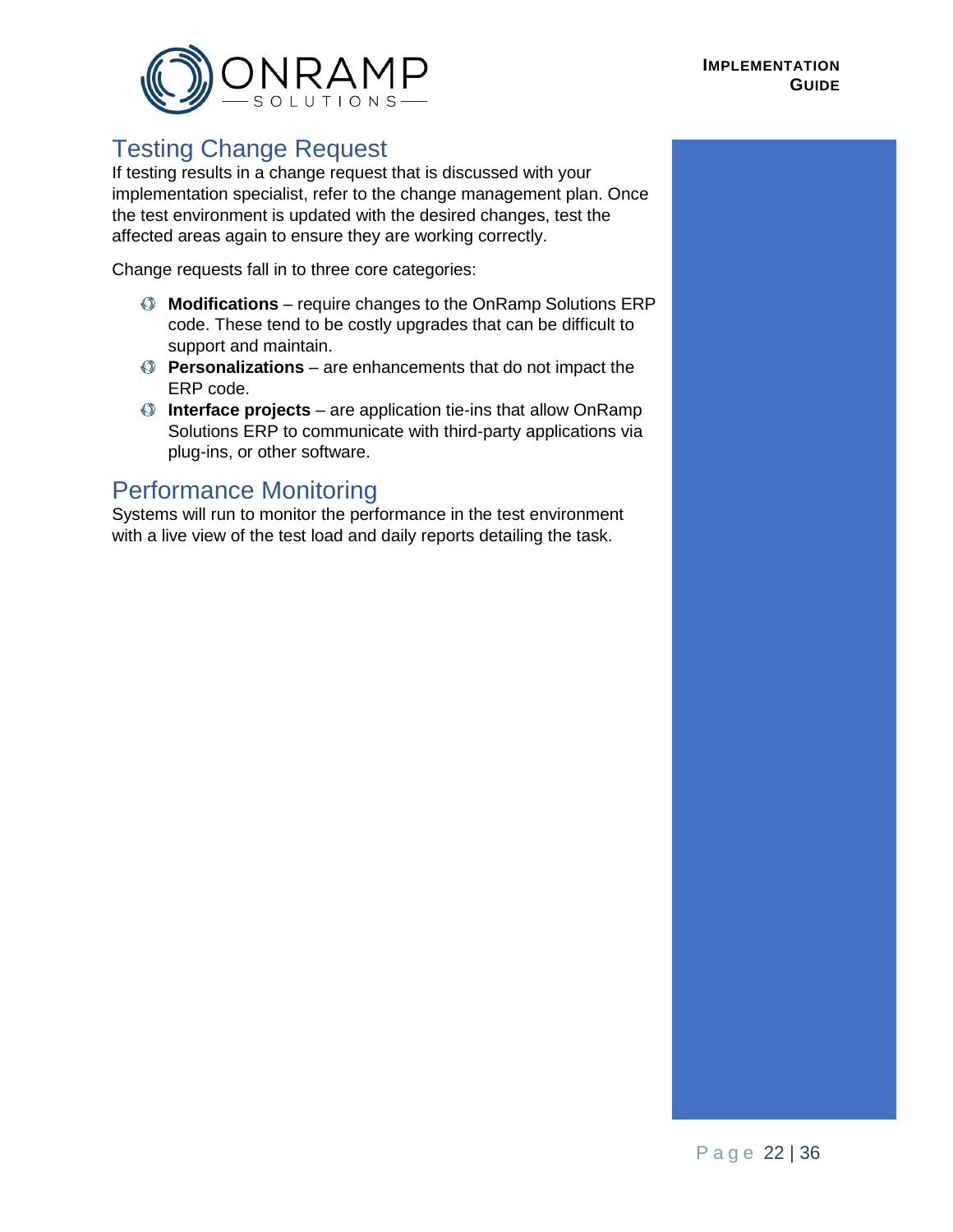<span id="page-22-0"></span>

# **Training**

Ensure that your ERP implementation is successful with better training, tailored for each department with e-learning modules for most officebased departments and in-class learning for those that are more handson.

Training should be run shortly before implementation to ensure users retain their working knowledge of the ERP.

Using the core team to train your staff will ensure that your organization will be more self-sufficient with the ERP moving forward.

# <span id="page-22-1"></span>User Training Guide

The base of your user training guide is your business blueprints, your business scenarios, and your procedures. This guide can then be used to train new or inexperienced staff. OnRamp Solutions can help in molding these separate documents in to one easy to understand guide.

# <span id="page-22-2"></span>SME Training

An SME is an expert in their subject. Individuals that are part of the core team will often start off being the SME for their respective departments. If more are needed, or the duties as SME of a core team member cannot be fulfilled, an SME can be trained. Other users should be encouraged to funnel their inquiries through their department SME.

Individuals that show quick comprehension or extra curiosity in training sessions are excellent candidates for this position and they should be provided additional training and mentoring.

# <span id="page-22-3"></span>User Training

User training can be provided in class, or through e-learning modules. The hands-on part of training should be implemented as part of the departmental stress pilot and/or the integrated simulation pilot. We recommend reviewing the user-base with your implementation specialist and your SMEs to set up a proper training plan that ensures that all your users get the best training for their position.

# Training Plan Overview

- $\Box$  Type of training (e-learning, workshops, seminars)
- $\Box$  Identify department specific training
- $\Box$  Decide on a date for e-learning module distribution
- $\Box$  Decide on a date for workshops

#### *Your OnRamp implementation specialist will be on hand to assist your core team members with producing and delivering useful training.*

*A complete training plan checklist and training table can be found in Appendix A or refer to your online checklist hub.*

*For help on creating and delivering training content, refer to the*  **Training Guidelines**  *document.*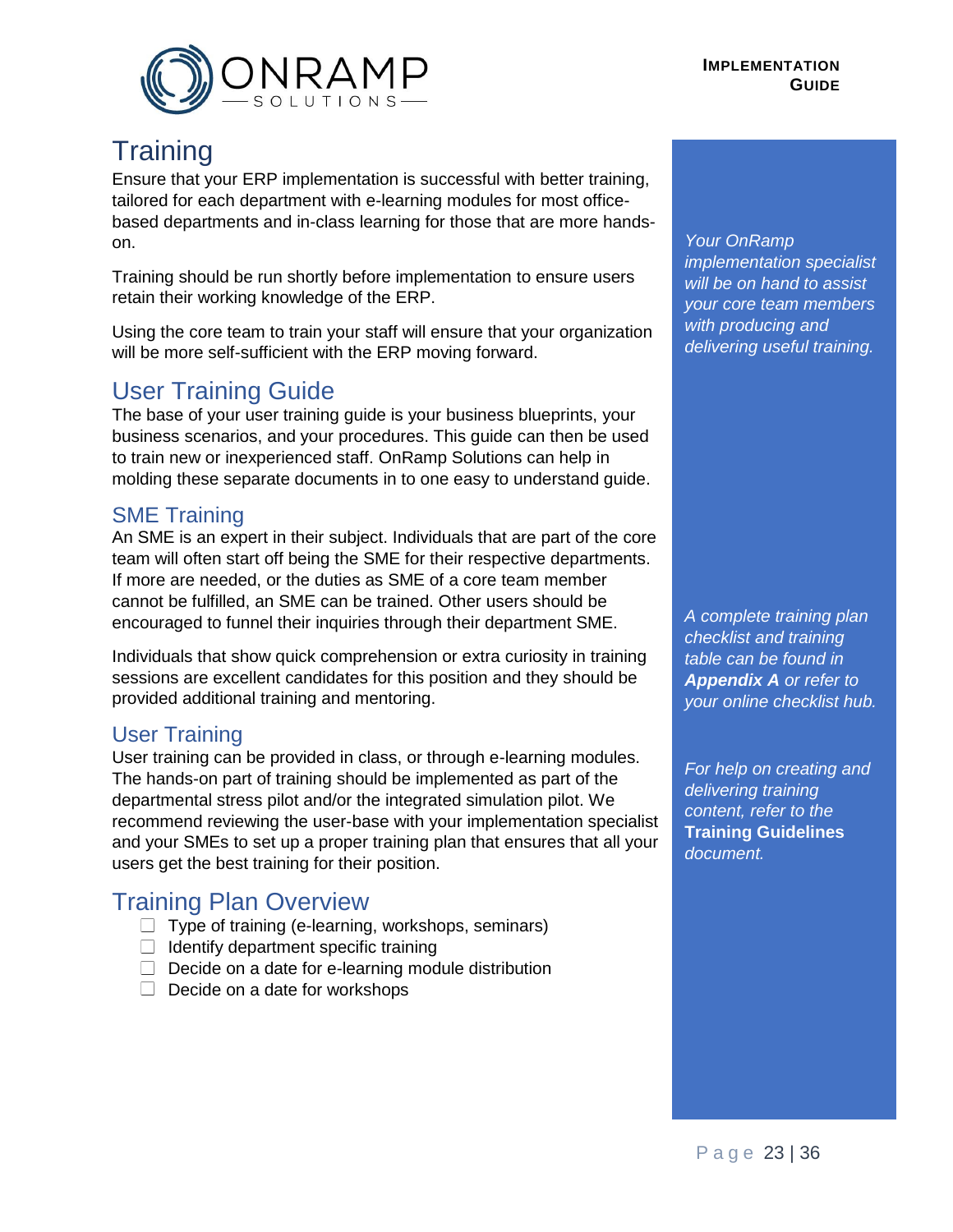<span id="page-23-0"></span>

# Implementing

During go-live, everything that can go wrong will go wrong. But with good planning, better testing, and the best training you have reached the go-live date for your OnRamp Solutions ERP implementation and you and your team are ready for anything.

Communication is crucial during go-live, as it is important to know where the moving, and not moving, parts are and who's going to action them if they fail.

# Go-Live Overview

- $\Box$  Pre go-live tests
- $\Box$  Go-live day communication plan
- $\Box$  Data backup scheduled and run
- $\Box$  Staff hours
- $\Box$  Department acceptance and success
- $\Box$  Post go-live tests

# Success Metrics

Implementing any new process requires a learning curve. To ensure that your new ERP has been implemented successfully, it is good to set expectations. In the case of software that touches so many of your organization's moving parts, expect your KPI to improve slowly over time. For example:

|                | <b>Late orders</b><br>(% of total<br>weekly<br>deliveries) | <b>Customer</b><br>complains<br>(p/week) | <b>Time lost to</b><br><b>Material</b><br><b>Shortage</b><br>(hrs/p/week) | <b>Business</b><br><b>Activity</b><br><b>Reports</b> |
|----------------|------------------------------------------------------------|------------------------------------------|---------------------------------------------------------------------------|------------------------------------------------------|
| <b>Pre-ERP</b> | 16%                                                        | 31                                       |                                                                           | Monthly                                              |
| <b>Week1</b>   | 18%                                                        | 33                                       | 3.75                                                                      |                                                      |
| <b>Week 2</b>  | 17%                                                        | 27                                       | 3.25                                                                      | <b>Bi-weekly</b>                                     |
| Week 3         | 12%                                                        | 22                                       | 2.75                                                                      |                                                      |
| <b>Week 4</b>  | 7.25%                                                      | 18                                       | 1.5                                                                       | Weekly                                               |

*Table 7.1: Example of improving metrics*

# Follow-up Meetings Overview

- $\Box$  Was the implementation within the original budget?
- $\Box$  Did you have the resources required to complete the project?
- $\Box$  Are your original change requests being actioned promptly?
- Are human errors decreasing?
- $\Box$  Is the ERP producing a positive ROI?
- $\Box$  Are staff using the ERP as designed or are they finding workarounds?
	- $\Box$  Why not?
	- $\Box$  How can you improve the situation?

*A complete go-live checklist can be found in Appendix A or refer to your online checklist hub.*

*A blank success metric table can be found in Appendix A or refer to your online checklist hub.*

*A complete post-go-live meeting checklist can be found in Appendix A or refer to your online checklist hub.*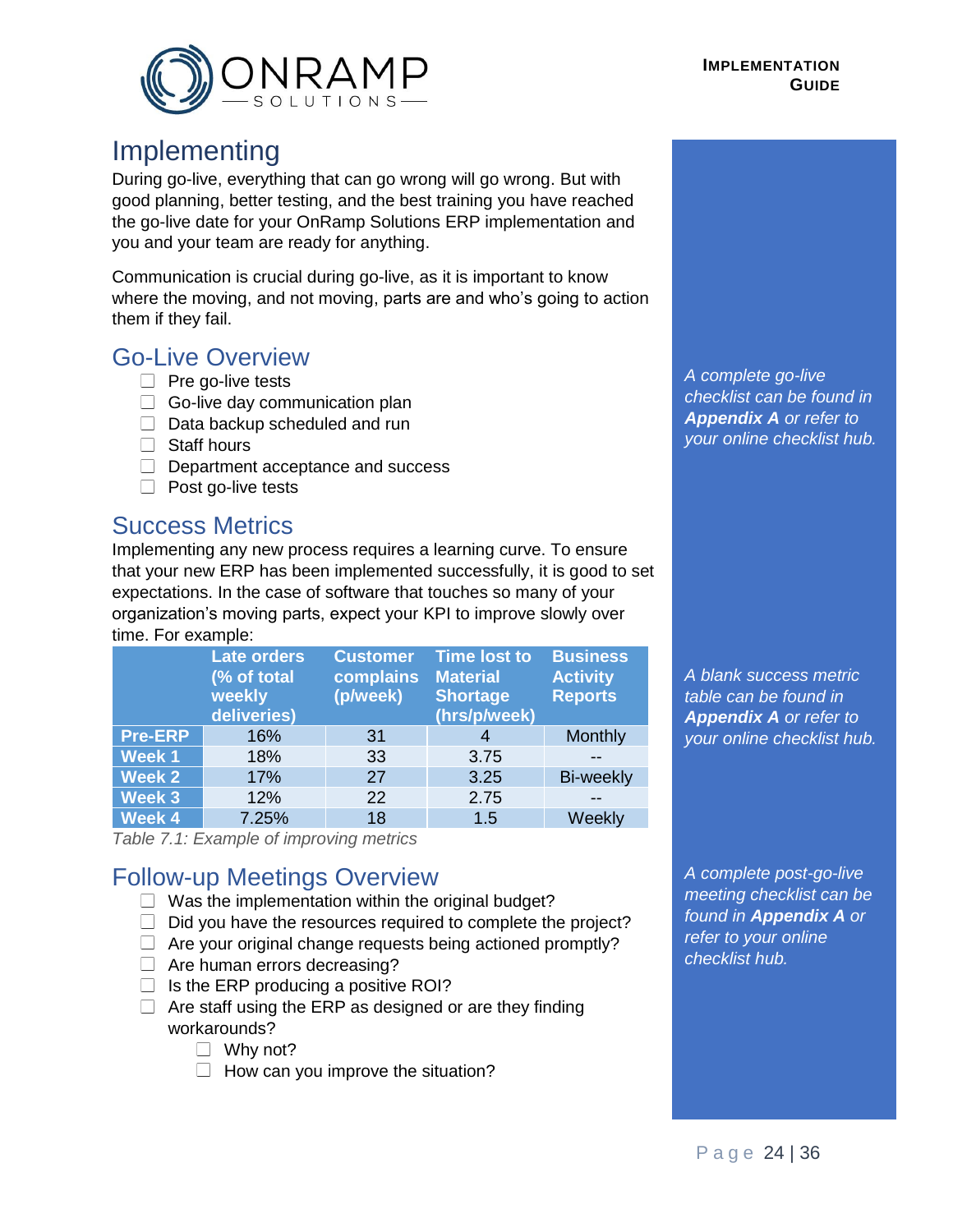

# <span id="page-24-0"></span>Appendix A: Checklists and Tables

# Implementation Tasks

- Change Management Plan
	- $\Box$  Create a change management plan
	- $\Box$  Share the change management plan with relevant departments
- Budget
	- $\Box$  Create budget
- User Engagement
	- $\Box$  Department communication
	- $\Box$  Employee training
	- $\Box$  Employee feedback
- $\Box$  Implementation Team
	- $\Box$  Department representative
- $\Box$  Hardware installation complete
- $\Box$  Software installation complete
- $\Box$  Clean up legacy data
- $\Box$  Migrate data
- $\Box$  Create and distribute test plans
- $\Box$  Sign off on test results
- $\Box$  Create and distribute training packages
- $\Box$  Prepare for go-live
- $\Box$  Follow-up meetings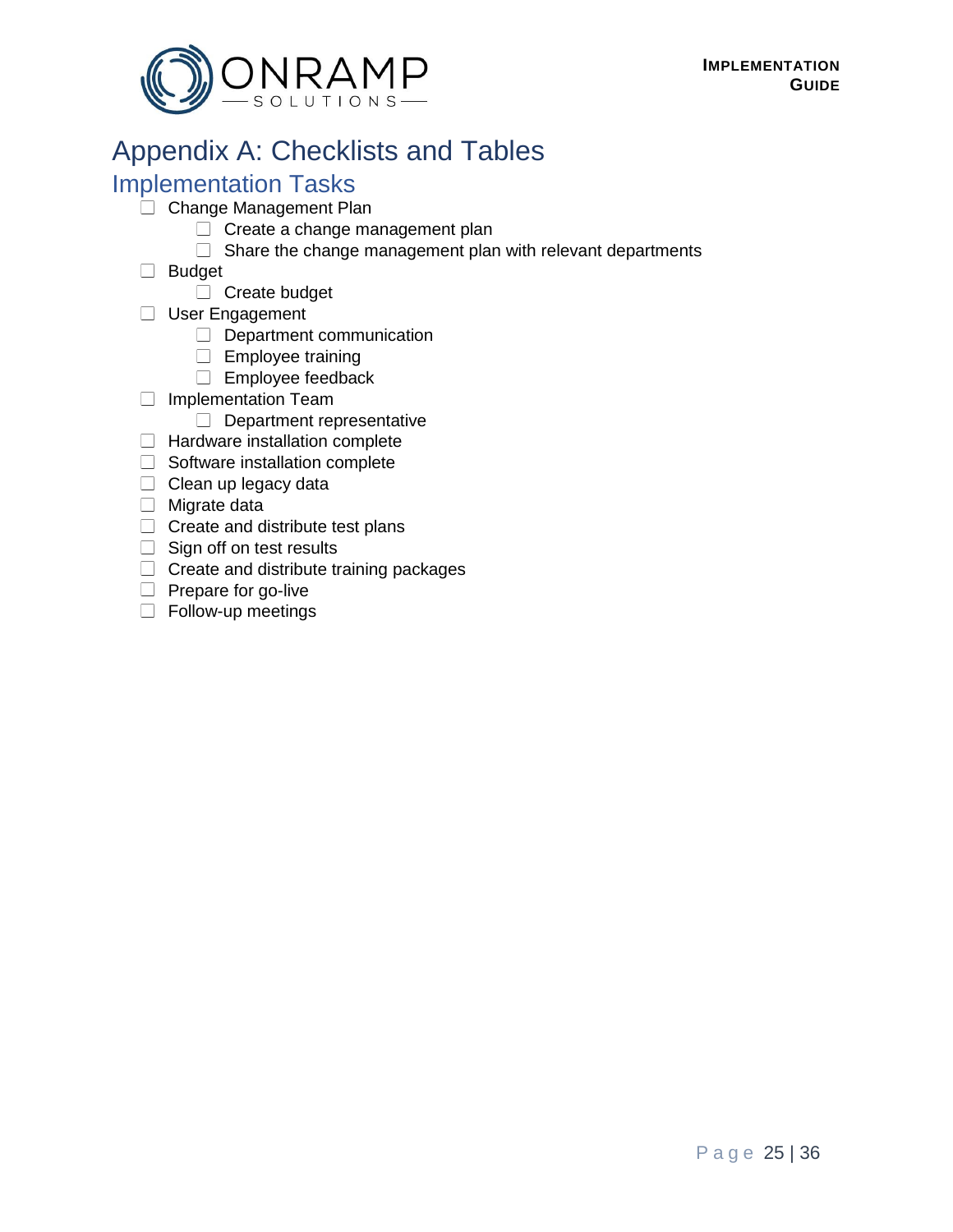

# Change Management Checklist

- $\Box$  Forecast implementation budget and go-live date
- Assign KPI
- $\Box$  Risk, issue, and gap analysis
- $\Box$  Get approval for staff overtime during implementation
- $\Box$  HR alignment
	- $\Box$  Create new job descriptions
	- $\Box$  Plan employee transitions
	- $\Box$  Begin recruitment
- $\Box$  Communication strategy implementation
- $\Box$  Develop training guides
- $\Box$  Complete the data backup and storage
- $\Box$  Complete data migration
- $\Box$  Complete system testing
- $\Box$  Create change requests with Implementation Specialist
- $\Box$  Complete user training
- $\Box$  Set up temporary staff during roll-out
	- $\Box$  Operations
	- Shop floor
	- Administrative
- $\Box$  Go-live day activities
- $\Box$  Set legacy system to read-only
- $\Box$  Follow-up meetings
- $\Box$  Schedule legacy system sunset

# Change Management Timeline and Budget Table

| <b>Task</b>           | <b>Budget</b> | <b>Due Date and</b> | <b>Expected</b> | <b>Completed Date</b> | <b>Actual</b> |
|-----------------------|---------------|---------------------|-----------------|-----------------------|---------------|
|                       |               | <b>Time</b>         | <b>Hours</b>    | and Time              | <b>Hours</b>  |
| <b>ERP Vendor</b>     |               |                     |                 |                       |               |
| <b>Change</b>         |               |                     |                 |                       |               |
| management            |               |                     |                 |                       |               |
| <b>Team</b>           |               |                     |                 |                       |               |
| assembled             |               |                     |                 |                       |               |
| <b>Hardware</b>       |               |                     |                 |                       |               |
| <b>installed</b>      |               |                     |                 |                       |               |
| <b>Software</b>       |               |                     |                 |                       |               |
| installed             |               |                     |                 |                       |               |
| <b>Data cleaned</b>   |               |                     |                 |                       |               |
| <b>Data migration</b> |               |                     |                 |                       |               |
| <b>Testing</b>        |               |                     |                 |                       |               |
| <b>User</b>           |               |                     |                 |                       |               |
| <b>Acceptance</b>     |               |                     |                 |                       |               |
| <b>Training</b>       |               |                     |                 |                       |               |
| <b>Go-live</b>        |               |                     |                 |                       |               |
| First post go-        |               |                     |                 |                       |               |
| live meeting          |               |                     |                 |                       |               |
| <b>Final sign-off</b> |               |                     |                 |                       |               |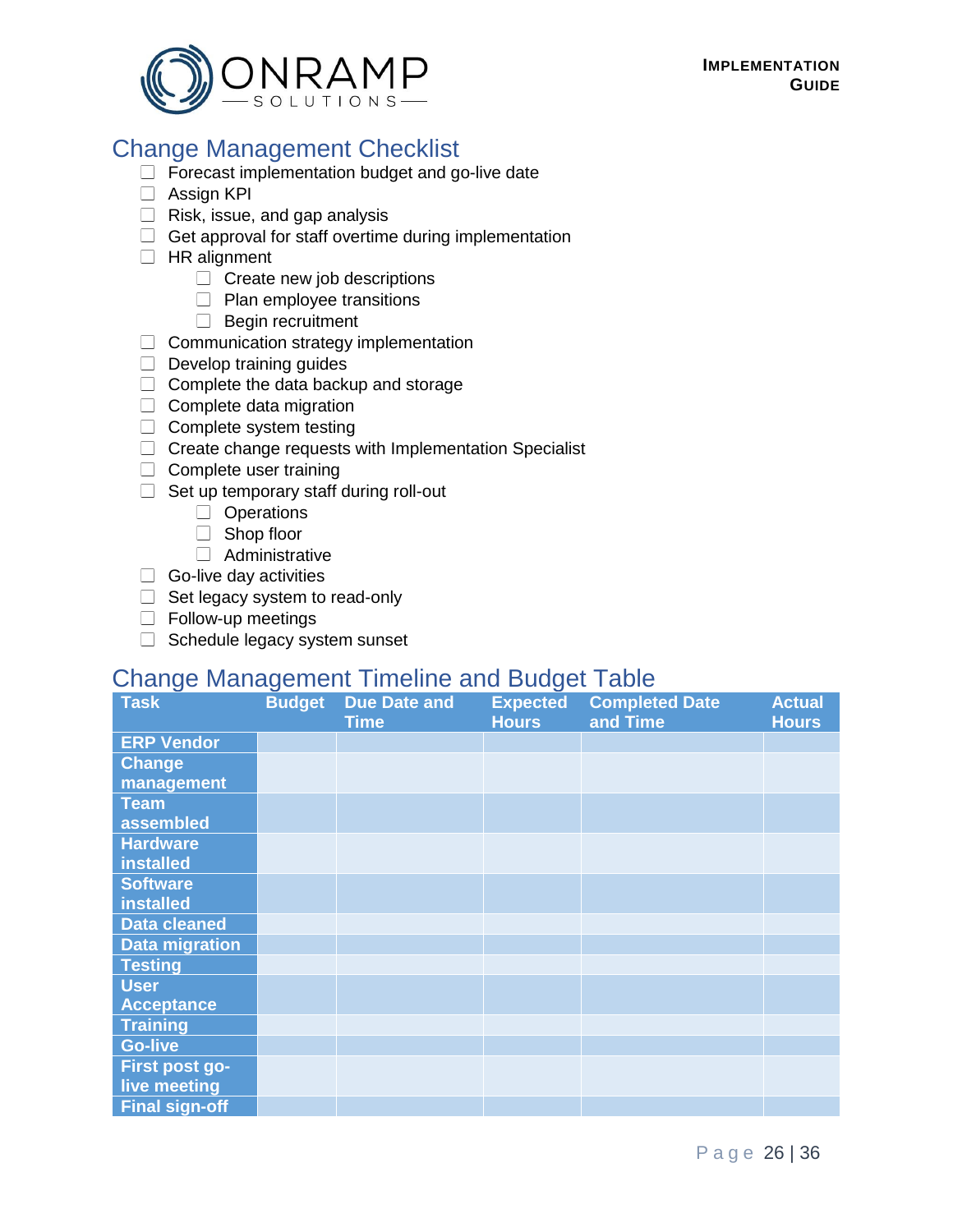

# Budget

- □ Implementation fee: \$\_\_\_\_\_\_\_\_\_\_\_\_\_\_
- Consultancy fees: \$\_\_\_\_\_\_\_\_\_\_\_\_\_\_\_
- Customization fees: \$\_\_\_\_\_\_\_\_\_\_\_\_\_
- Staff overage fees: \$\_\_\_\_\_\_\_\_\_\_\_\_\_
- Total: \$\_\_\_\_\_\_\_\_\_\_\_\_\_

# Key Performance Indicator Table

| $\sim$<br>Goal | <b>Current</b><br>Metric Score Score | Target Metric Target<br>Score date | <b>Complete?</b> |
|----------------|--------------------------------------|------------------------------------|------------------|
|                |                                      |                                    |                  |
|                |                                      |                                    |                  |
|                |                                      |                                    |                  |
|                |                                      |                                    |                  |
|                |                                      |                                    |                  |
|                |                                      |                                    |                  |
|                |                                      |                                    |                  |

# Team Member Table

| <b>Position</b>        | <b>Title</b> | <b>Name</b> | <b>Contact email</b> |
|------------------------|--------------|-------------|----------------------|
| <b>Implementation</b>  |              |             |                      |
| <b>Specialist</b>      |              |             |                      |
| <b>Project</b>         |              |             |                      |
| <b>Manager</b>         |              |             |                      |
| <b>Executive</b>       |              |             |                      |
| <b>Sponsor</b>         |              |             |                      |
| <b>Shop</b>            |              |             |                      |
| <b>Floor</b>           |              |             |                      |
| Shipping/              |              |             |                      |
| <b>Receiving</b>       |              |             |                      |
| <b>Purchasing</b>      |              |             |                      |
| <b>Master</b>          |              |             |                      |
| <b>Scheduling</b>      |              |             |                      |
| <b>Engineering</b>     |              |             |                      |
| Sales/                 |              |             |                      |
| <b>Order Entry</b>     |              |             |                      |
| <b>Production</b>      |              |             |                      |
| <b>Manager</b>         |              |             |                      |
| <b>Accounting</b>      |              |             |                      |
| <b>Quality Control</b> |              |             |                      |
| <b>Human</b>           |              |             |                      |
| <b>Resources</b>       |              |             |                      |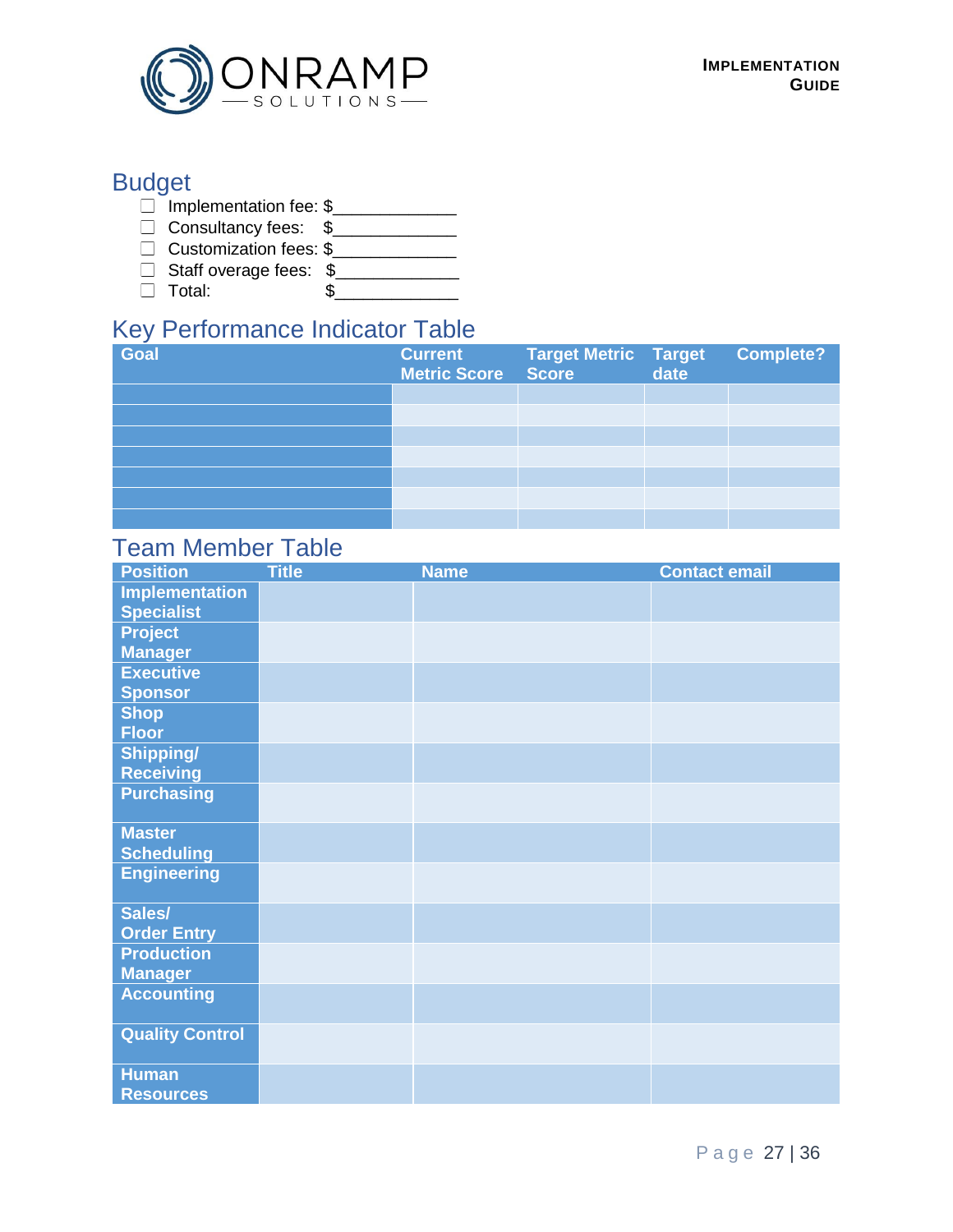

# Business Scenario Table

| Status<br>(O/W/R/C)    |  |  |  |  |  |  |  |
|------------------------|--|--|--|--|--|--|--|
| Blueprint<br>Link      |  |  |  |  |  |  |  |
| Frequency<br>(D/W/B/M) |  |  |  |  |  |  |  |
| Target<br>Class (M/A)  |  |  |  |  |  |  |  |
| Current<br>Class (M/A) |  |  |  |  |  |  |  |
| Usage (F/R)            |  |  |  |  |  |  |  |
| Department:            |  |  |  |  |  |  |  |

P a g e 28 | 36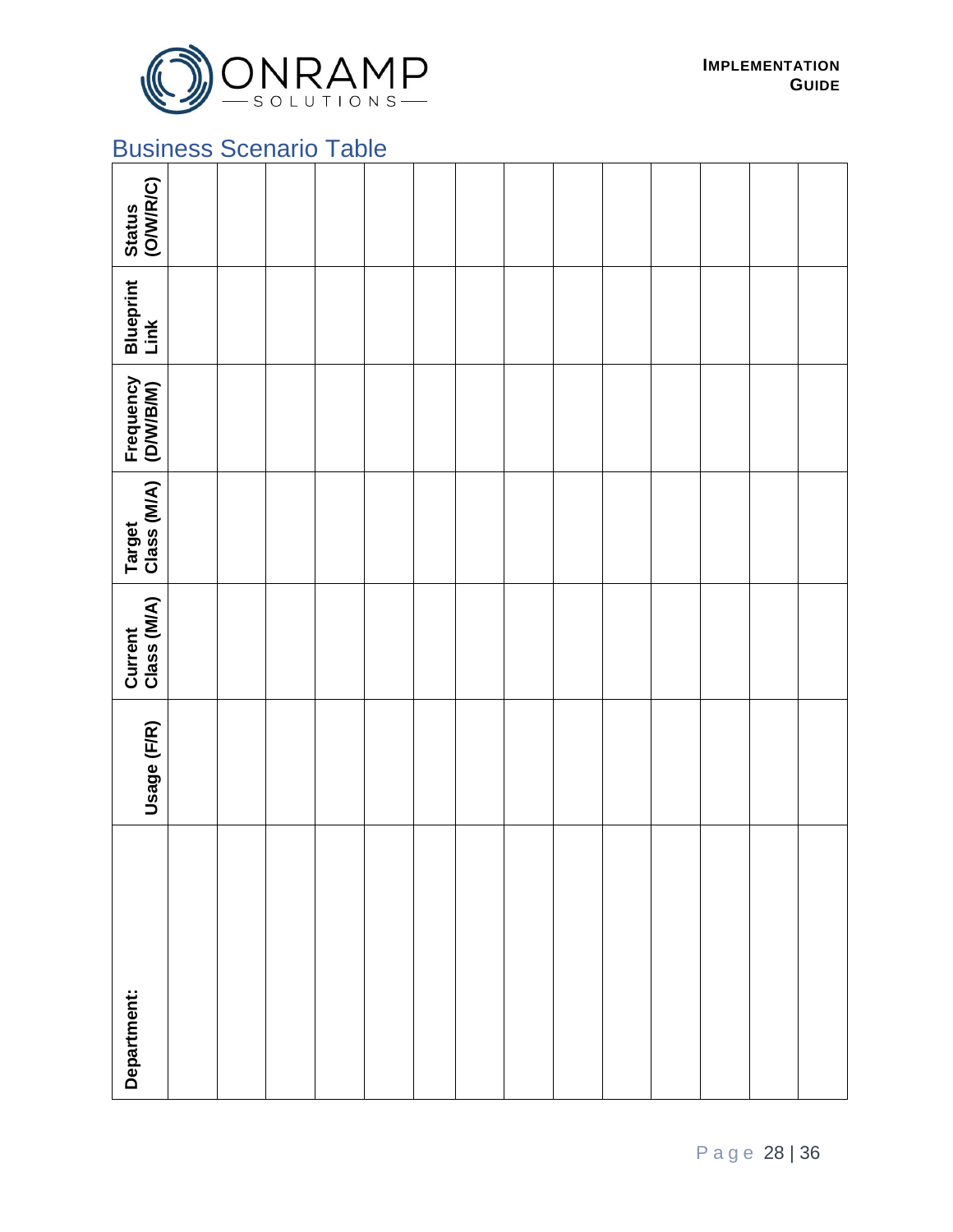

# Gap, Issue, and Risk Analysis Form

| <b>Reported Date:</b>              |                              | Estimated Close Date: North States and States and States and States and States and States and States and States |                                     |
|------------------------------------|------------------------------|-----------------------------------------------------------------------------------------------------------------|-------------------------------------|
| <b>Issue Prioritization:</b>       | High<br>$\Box$ Medium<br>Low | IT Involvement:<br>$(1$ low $- 10$ high)                                                                        | <u> 1980 - Jan Barbarat, manala</u> |
| <b>Impacted Area</b>               |                              |                                                                                                                 |                                     |
| <b>Issue Description</b>           |                              |                                                                                                                 |                                     |
|                                    |                              |                                                                                                                 |                                     |
|                                    |                              |                                                                                                                 |                                     |
| <b>Department</b>                  |                              |                                                                                                                 |                                     |
| Owner                              |                              |                                                                                                                 |                                     |
| <b>Close Plan</b>                  |                              |                                                                                                                 |                                     |
|                                    |                              |                                                                                                                 |                                     |
|                                    |                              |                                                                                                                 |                                     |
| <b>Close Resources</b>             |                              |                                                                                                                 |                                     |
|                                    |                              |                                                                                                                 |                                     |
|                                    |                              |                                                                                                                 |                                     |
| <b>Actual Close</b><br><b>Date</b> |                              |                                                                                                                 |                                     |

\_\_\_\_\_\_\_\_\_\_\_\_\_\_\_\_\_\_\_\_\_\_\_\_\_\_\_\_\_\_\_\_\_\_\_\_\_\_\_\_\_\_\_\_\_\_\_\_\_ \_\_\_\_\_\_\_\_\_\_\_\_\_\_\_\_\_

\_\_\_\_\_\_\_\_\_\_\_\_\_\_\_\_\_\_\_\_\_\_\_\_\_\_\_\_\_\_\_\_\_\_\_\_\_\_\_\_\_\_\_\_\_\_\_\_\_ \_\_\_\_\_\_\_\_\_\_\_\_\_\_\_\_\_

\_\_\_\_\_\_\_\_\_\_\_\_\_\_\_\_\_\_\_\_\_\_\_\_\_\_\_\_\_\_\_\_\_\_\_\_\_\_\_\_\_\_\_\_\_\_\_\_\_ \_\_\_\_\_\_\_\_\_\_\_\_\_\_\_\_\_

Approvers Date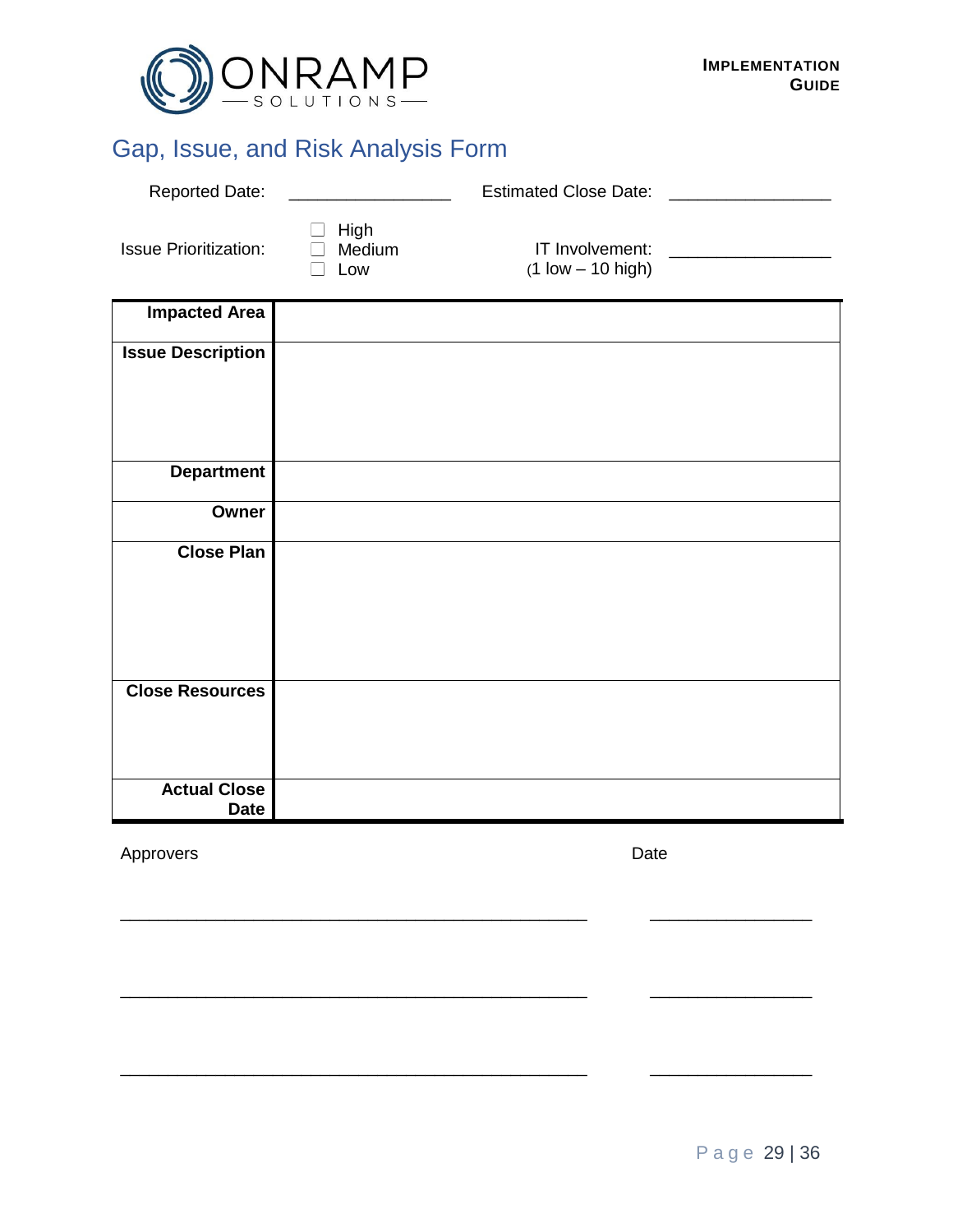

# Cleaning Legacy Data checklist

- $\Box$  Notify order entry that they may have to make back-up notes on paper
- $\Box$  Cleaning your contact data. For example, misspelled names:
	- $\Box$  Ensure contact data is correct
	- $\Box$  Ensure contact data is in the correct fields
	- $\Box$  Delete redundant contact data
- $\Box$  Cleaning your internal data. For example, out-of-date product designs:
	- $\Box$  Ensure internal data is correct
	- $\Box$  Ensure internal data is in the correct fields
	- $\Box$  Delete redundant internal data.
- $\Box$  Cleaning your external data. For example, old supplier addresses:
	- $\Box$  Ensure external data is correct
	- $\Box$  Fnsure external data is in the correct fields
	- Delete redundant external data
- $\Box$  Configure your database
- $\Box$  Map legacy fields to the new database fields
- $\Box$  Migrate data to the test environment or test production environment
- $\Box$  Test data
- $\Box$  Test new data inputs
- $\Box$  Migrate data to the production environment
- $\Box$  Test data
- $\Box$  Test new data inputs

# Testing Checklist

- $\Box$  Migrate the clean data to your test server
- $\Box$  Provide each department with a relevant test plan
- $\Box$  Confirm that the results from the test match the desired outcome on the test plan
- $\Box$  Discuss the test results and record if a change request is required
- $\Box$  Discuss change requests with the implementation specialist
- $\Box$  Implement change requests and begin testing again.

If no new change requests are required and all updates have been applied, you are ready to go live.

#### Department testing checklist

- $\Box$  Senior management
- $\Box$  Accounting and finance
- **Engineers**
- CAD designers
- $\Box$  Shop floor workers
- □ Warehouse staff
- $\Box$  Supply chain workers
- $\Box$  Sales team
- $\Box$  Human resources staff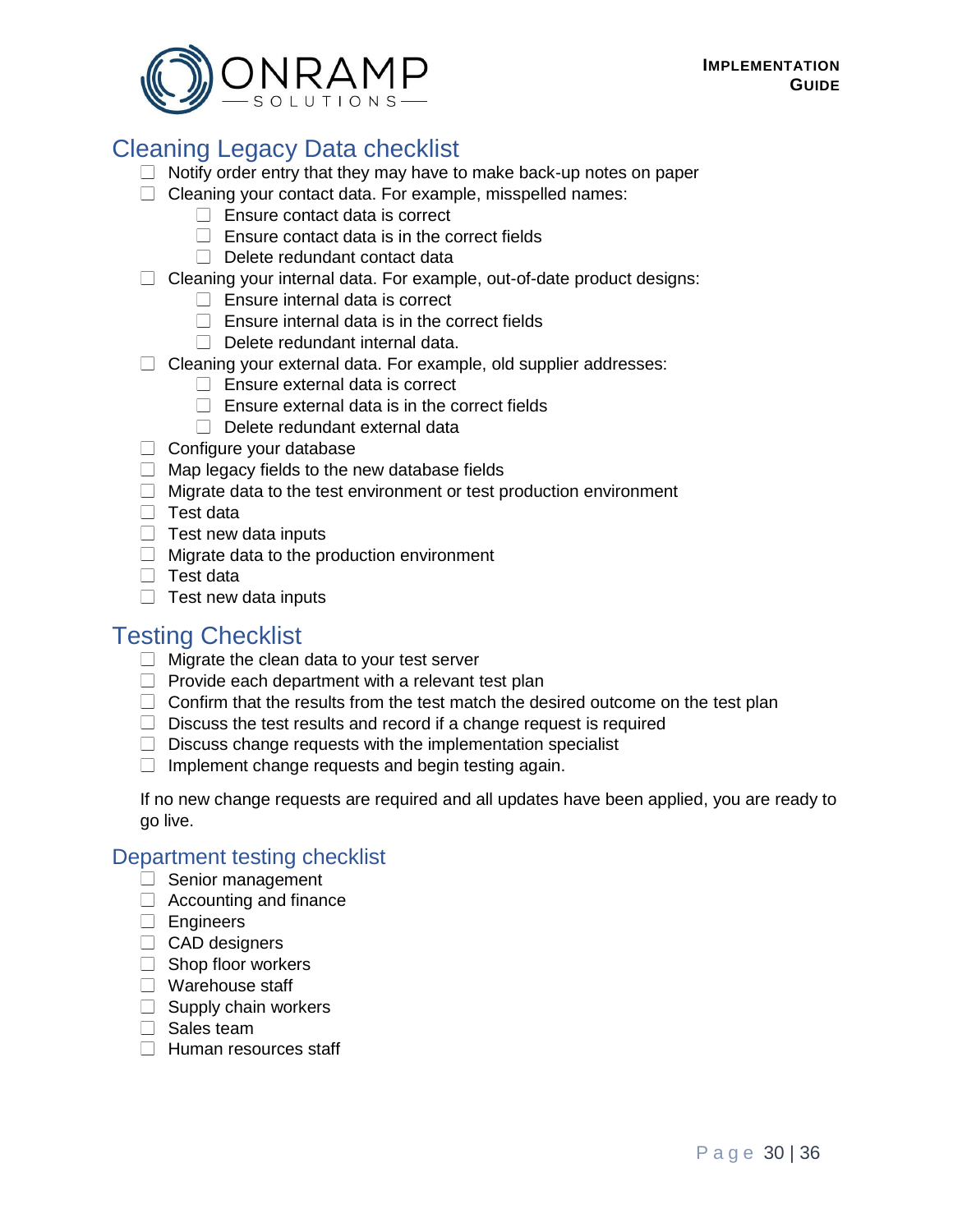

# User Engagement Plan Checklist

#### $\Box$  Communication methods:

- □ Office staff: \_\_\_\_\_\_\_\_\_\_\_
	- $\Box$  Shop floor staff:
	- □ Other: \_\_\_\_\_\_\_\_\_\_
- $\Box$  Warnings of anticipated disruptions:
	- Data migration date \_\_\_\_\_\_\_\_\_\_\_ time \_\_\_\_\_\_\_\_\_\_\_
	- Training date \_\_\_\_\_\_\_\_\_\_\_ time \_\_\_\_\_\_\_\_\_\_\_
	- □ Server migration date \_\_\_\_\_\_\_\_\_\_\_ time \_\_\_\_\_\_\_\_\_\_\_
	- □ Scheduled updates date \_\_\_\_\_\_\_\_\_\_\_ time \_\_\_\_\_\_\_\_\_\_\_

# Training Plan Checklist

- $\Box$  Set the type of training (e-learning, workshops, seminars)
- $\Box$  Identify potential SMEs
- $\Box$  Identify department specific training
- $\Box$  Decide on a date for e-learning module distribution
	- $\Box$  Create the e-learning modules
- $\Box$  Decide on a date for workshops
	- $\Box$  Create the workshop training package

# Training Table

| <b>Department</b>      | <b>SME</b> | <b>Method</b> | <b>Start</b> | <b>Hours</b> |
|------------------------|------------|---------------|--------------|--------------|
|                        |            |               | <b>Date</b>  | required     |
| <b>Senior</b>          |            |               |              |              |
| management             |            |               |              |              |
| <b>Shop Floor</b>      |            |               |              |              |
| Shipping/              |            |               |              |              |
| <b>Receiving</b>       |            |               |              |              |
| <b>Purchasing</b>      |            |               |              |              |
| <b>Master</b>          |            |               |              |              |
| <b>Scheduling</b>      |            |               |              |              |
| <b>Engineering</b>     |            |               |              |              |
| <b>Sales/Order</b>     |            |               |              |              |
| <b>Entry</b>           |            |               |              |              |
| <b>Production</b>      |            |               |              |              |
| <b>Manager</b>         |            |               |              |              |
| <b>Accounting</b>      |            |               |              |              |
| <b>Quality Control</b> |            |               |              |              |
| <b>Human</b>           |            |               |              |              |
| <b>Resources</b>       |            |               |              |              |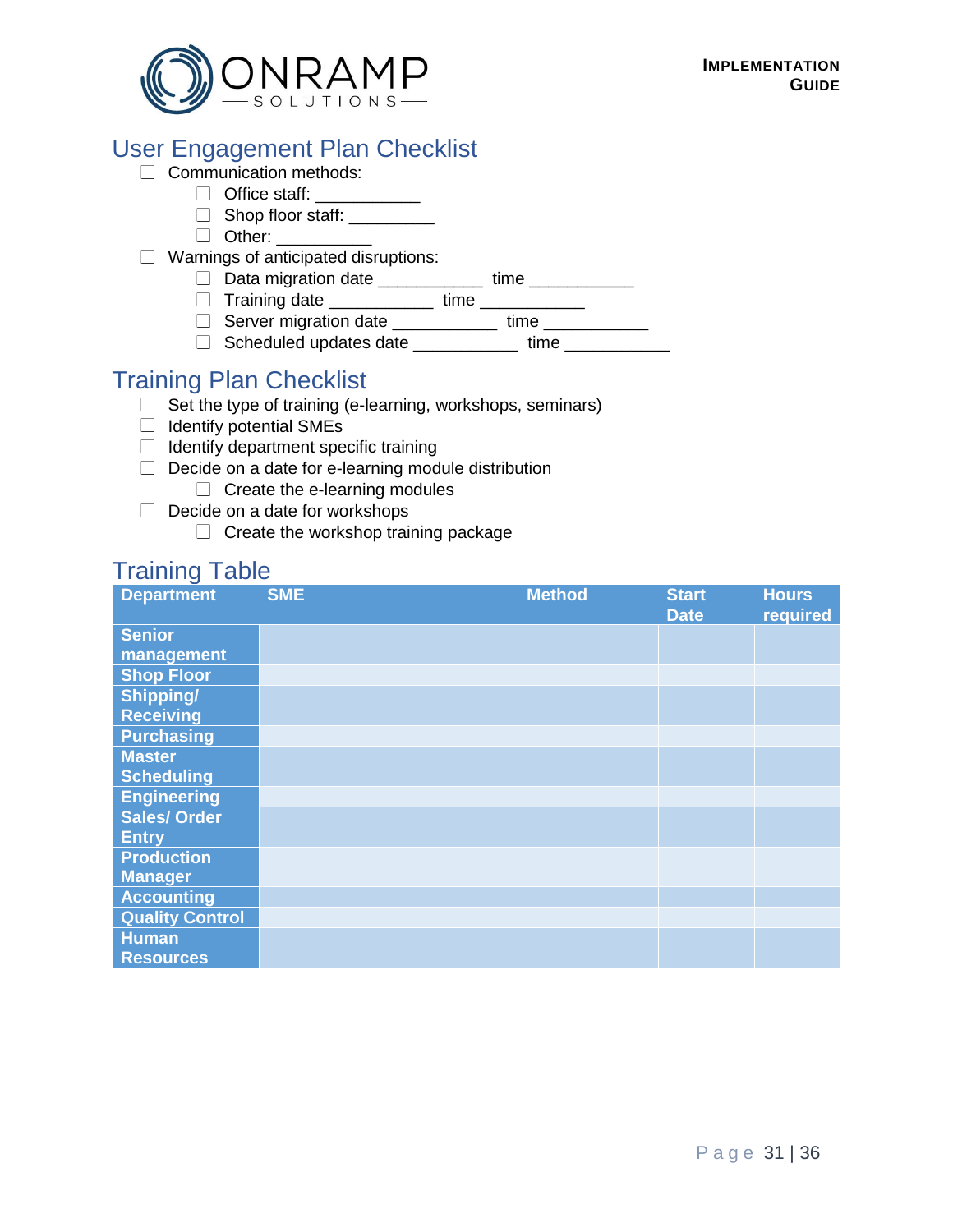#### **IMPLEMENTATION GUIDE**



# Go-Live Checklist

- $\Box$  Schedule the data backup
- $\Box$  Network speed and reliability testing
- $\Box$  Get approval for staff overtime and temporary hours
- $\Box$  Pre go-live Software Tests:
	- $\Box$  Integration testing
	- $\Box$  Functional testing
	- $\Box$  System testing
	- $\Box$  Stress testing
	- $\Box$  Performance testing
	- $\Box$  Usability testing with key departments
- $\Box$  Go-live day communication plan
- $\Box$  Run the data backup
- Department acceptance and success:
	- $\Box$  What went well?
	- $\Box$  What went wrong?
	- $\Box$  Are key departments embracing the new ERP? If not:
		- $\Box$  Why not?
		- $\Box$  How can you deliver refresher training?
- **Post go-live Software Tests:** 
	- $\Box$  Integration testing
	- $\Box$  Functional testing
	- $\Box$  System testing
	- $\Box$  Stress testing
	- $\Box$  Performance testing
	- $\Box$  Usability testing with key departments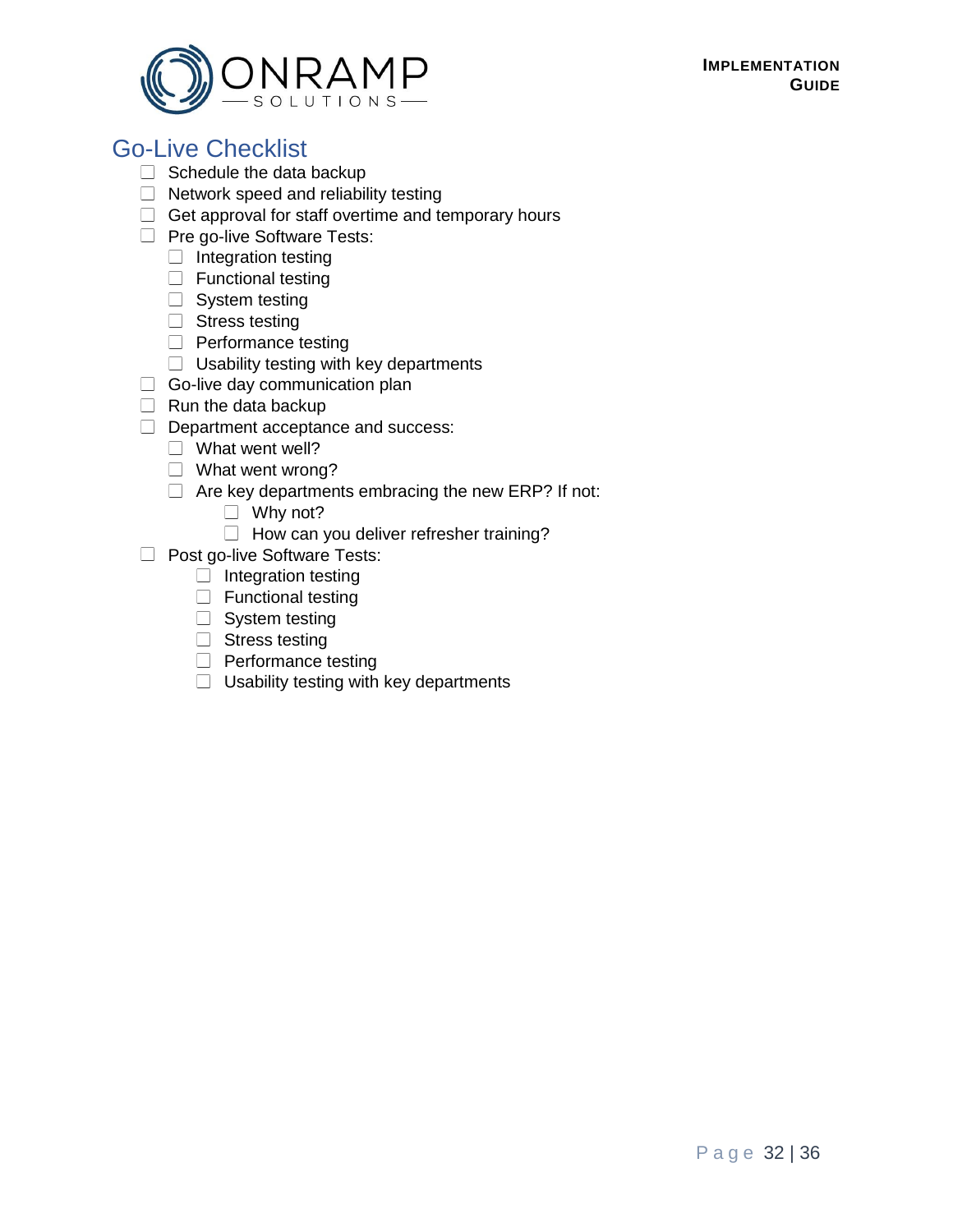

# Success Metrics Table

| <b>Pre-ERP</b> |  |  |  |
|----------------|--|--|--|
| <b>Week1</b>   |  |  |  |
| <b>Week 2</b>  |  |  |  |
| <b>Week 3</b>  |  |  |  |
| Week 4         |  |  |  |
| Week 5         |  |  |  |
| <b>Week 6</b>  |  |  |  |
| <b>Week 7</b>  |  |  |  |
| <b>Week 8</b>  |  |  |  |
| Week 9         |  |  |  |

# Follow-up Meetings

- $\Box$  Was the implementation within the original budget?
- $\Box$  Was the implementation within schedule?
- $\Box$  Did you have the resources required to complete the project?
- $\Box$  Are your original change requests being actioned promptly?
- $\Box$  Have productivity levels increased?
- $\Box$  Has customer satisfaction increased?
- □ Are human errors decreasing?
- $\Box$  Is the ERP producing a positive ROI?
- $\Box$  Are staff using the ERP as designed or are they finding workarounds?
	- □ Why not?
	- $\Box$  How can you improve the situation?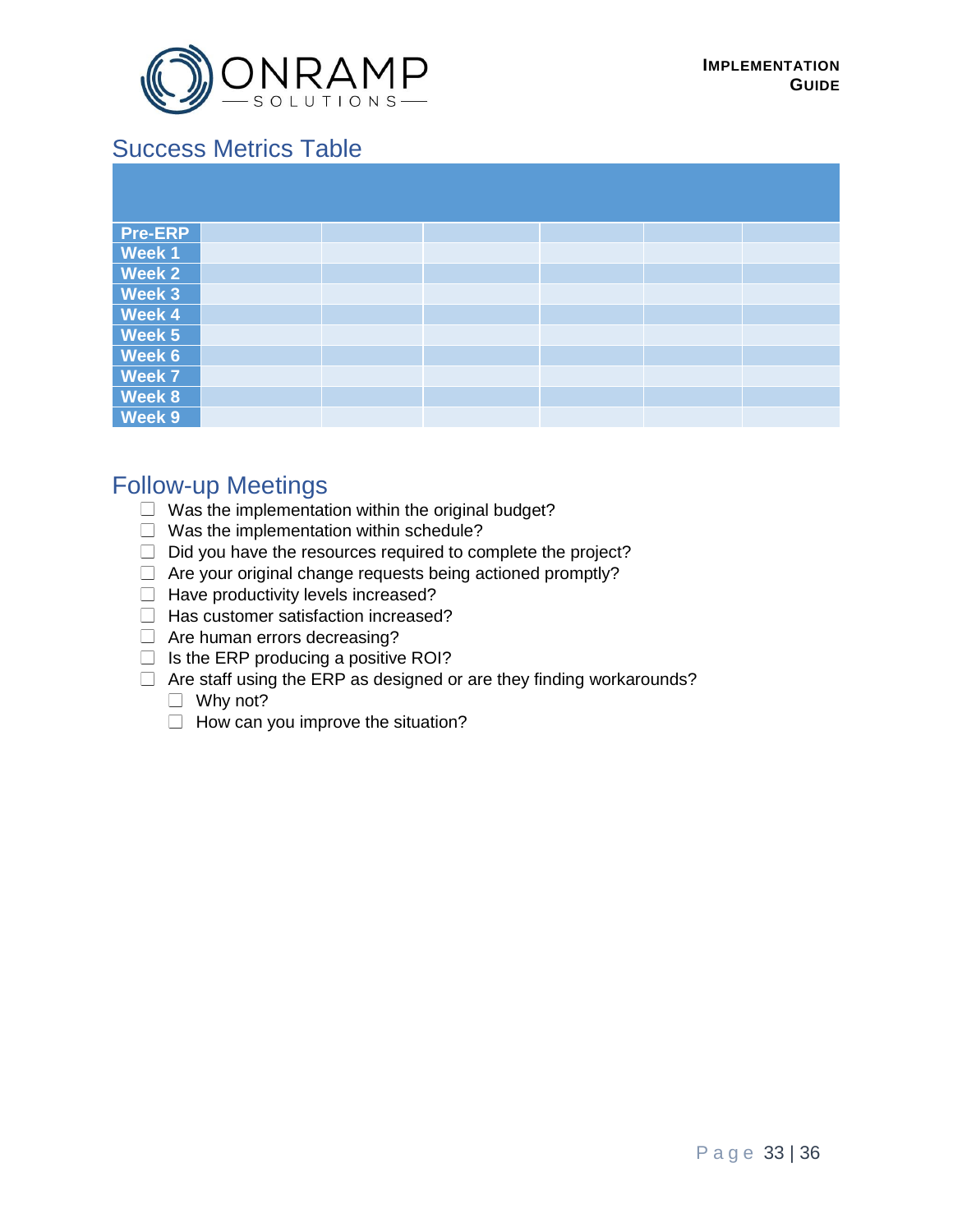

# <span id="page-33-0"></span>Appendix B: Weekly Meeting Note Template

|                       |                 |                                                            | Meeting Number: _________      |  |  |
|-----------------------|-----------------|------------------------------------------------------------|--------------------------------|--|--|
|                       |                 |                                                            | Date: ________________________ |  |  |
|                       |                 |                                                            |                                |  |  |
| <b>Summary</b>        |                 | <u> 1989 - Johann Stoff, amerikansk politiker (* 1908)</u> |                                |  |  |
|                       |                 |                                                            |                                |  |  |
|                       |                 |                                                            |                                |  |  |
|                       |                 |                                                            |                                |  |  |
|                       |                 |                                                            |                                |  |  |
|                       |                 |                                                            |                                |  |  |
| <b>Upcoming Tasks</b> |                 |                                                            |                                |  |  |
|                       | <b>Due Date</b> | <b>Team Lead</b>                                           |                                |  |  |
| Task 1                | 1900/09/09      |                                                            |                                |  |  |
|                       |                 |                                                            |                                |  |  |

#### **Tasks Completed**

|        | <b>Date</b> | Team Lead | <b>Sign Off</b> |  |
|--------|-------------|-----------|-----------------|--|
| ⊺ask 1 | 900/09/09   |           |                 |  |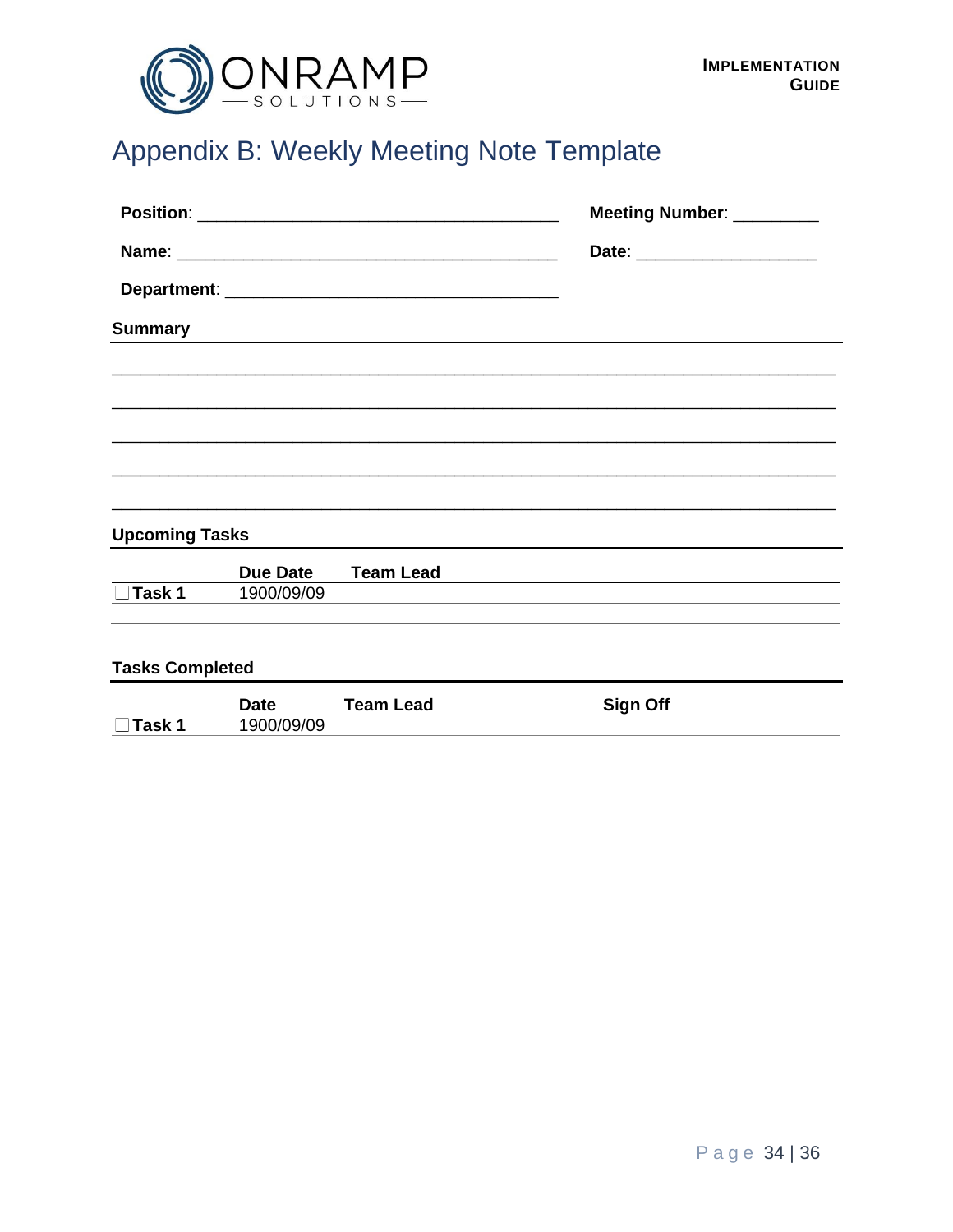|                                             | Required<br>Licenses                      |  |  |  |  |  |
|---------------------------------------------|-------------------------------------------|--|--|--|--|--|
|                                             | Maintenance<br>Expiration                 |  |  |  |  |  |
|                                             | Maintenance<br>Type/ Level of<br>Coverage |  |  |  |  |  |
|                                             | Maintenance<br>Contact                    |  |  |  |  |  |
| Appendix C: Hardware and Software Inventory | Maintenance<br>Contract?(Y/N)             |  |  |  |  |  |
|                                             | Owner                                     |  |  |  |  |  |
|                                             | Physical<br>Location                      |  |  |  |  |  |
|                                             | Model/<br>Version                         |  |  |  |  |  |
|                                             | Type                                      |  |  |  |  |  |
|                                             | Name/ID                                   |  |  |  |  |  |

# <span id="page-34-0"></span>Appendix C: Hardware and Software Inventory